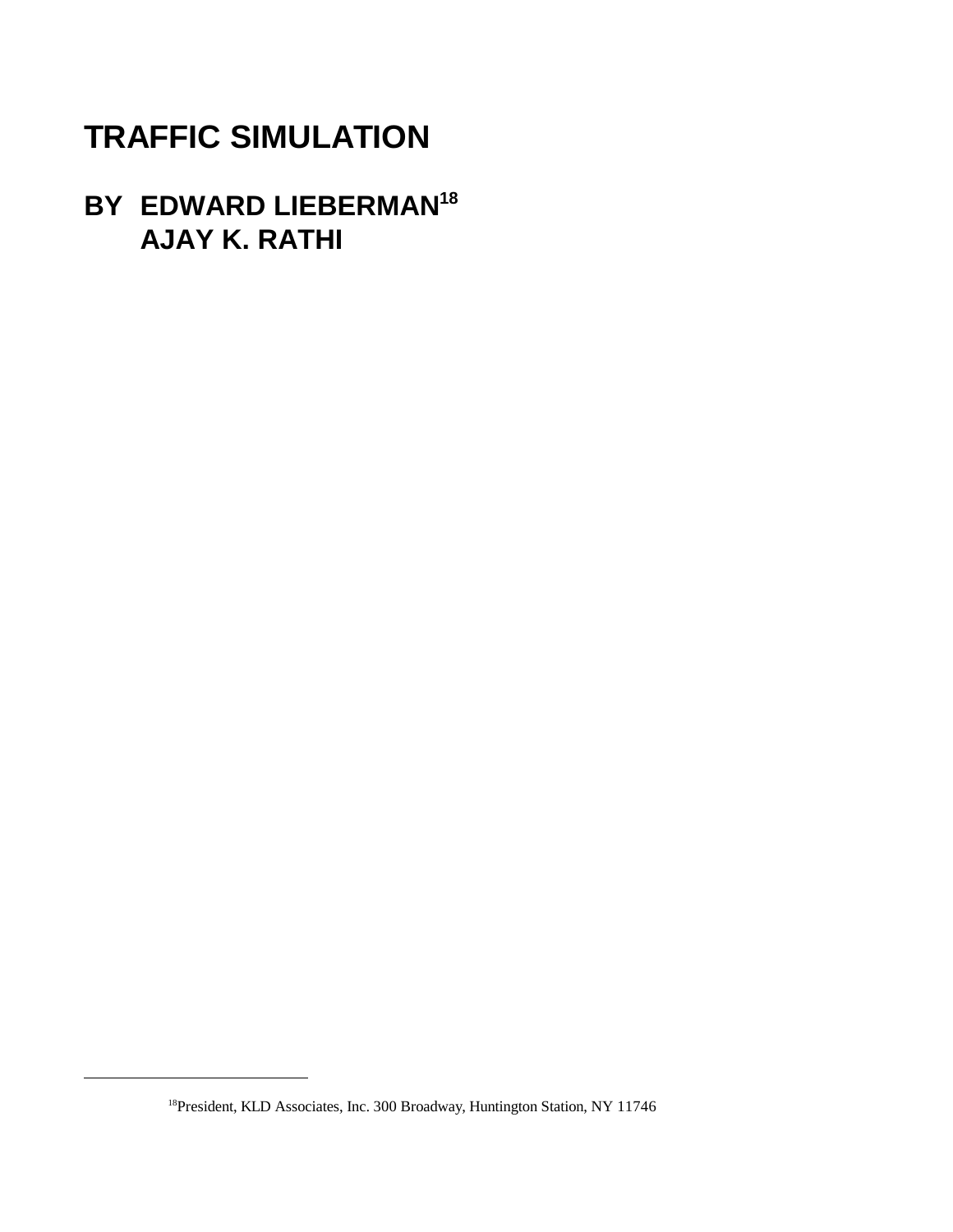### **CHAPTER 10 - Frequently used Symbols**

- $a_f$  = acceleration response of follower vehicle to some stimulus
- $v =$  instantaneous speed of lead vehicle
- $v_f$  = instantaneous speed of follower vehicle  $d$  = projected maximum deceleration rate of
- = projected maximum deceleration rate of lead vehicle
- $d_e$  = projected maximum deceleration rate of follower vehicle
- $\overrightarrow{R}_f$  = reaction time lag of driver in follower vehicle  $I_i$  = *i*th replicate of specified seed,  $S_0$
- *i*th replicate of specified seed,  $S_a$
- $R_I$  = *i*th random number<br>*h* = headway separating
- *h =* headway separating vehicles (sec)
- $H =$  mean headway (sec)
- $h_{\text{min}} = \text{minimum headway (sec)}$
- *R =* random number
- $X_I$  = *i*th observation (sample) of an MOE
- $\mu_x$  = mean of sample
- $\delta^{\hat{2}}$ = variance
- $\frac{8}{6}$ = estimate of variance
- $t_{\underline{n}, p_1, \alpha/2}$  = upper 1- $\alpha/2$  critical point of the *t* distribution with *n*-1 degrees of freedom
- $\overline{x_j}(m)$  = mean of *m* observation of *j*th batch
	- $\overline{x}$  = grand sample mean across batches
	- $N_i$  = number of replications of the *i*th strategy
- $var(X) = \text{variance of statistic, } X$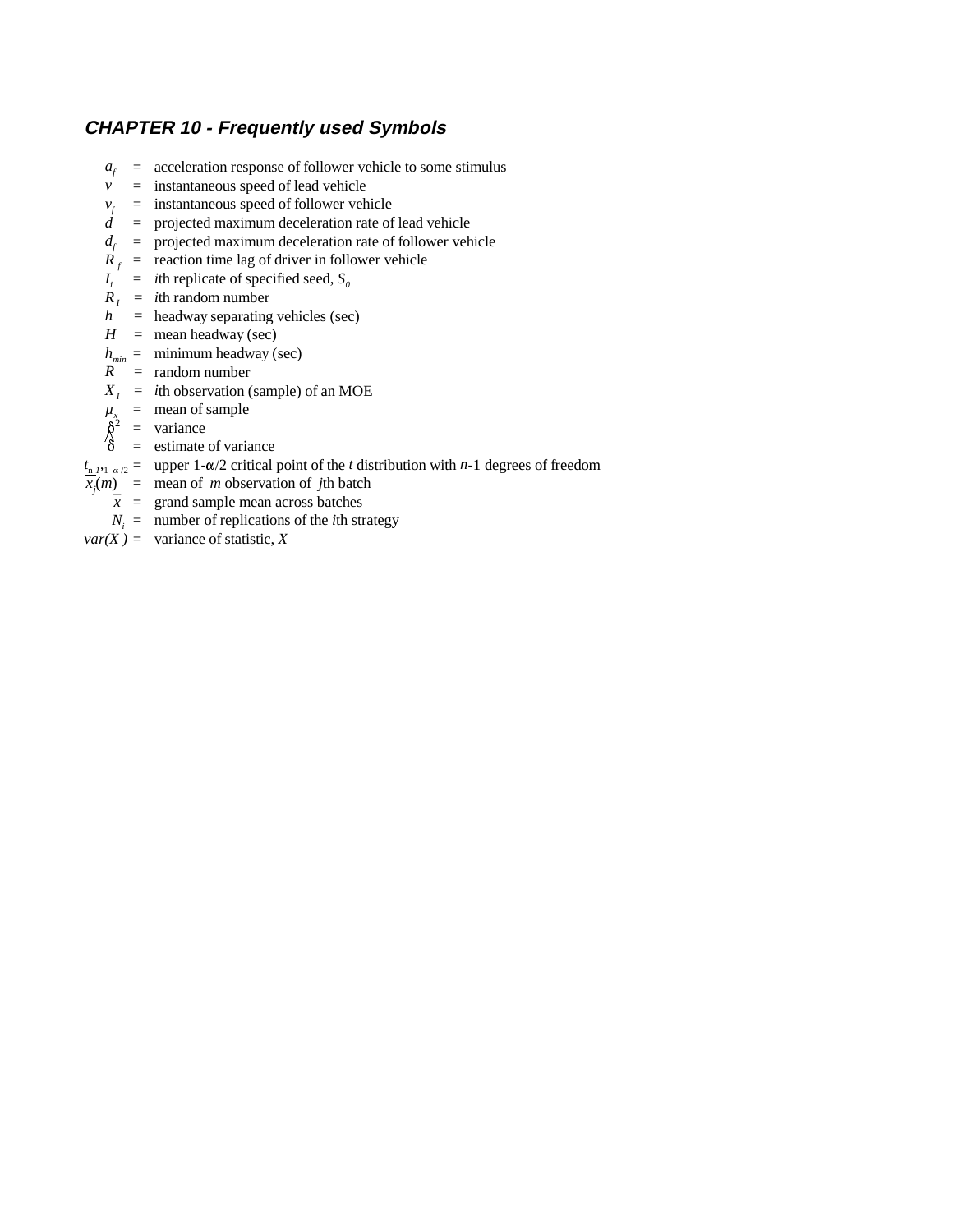# **10. TRAFFIC SIMULATION**

### **10.1 Introduction**

Simulation modeling is an increasingly popular and effective tool for this purpose as an integral element of the ATMS research for analyzing a wide variety of dynamical problems which are and development activity. not amenable to study by other means. These problems are usually associated with complex processes which can not readily be described in analytical terms. Usually, these processes are characterized by the interaction of many system components or *entities*. Often, the behavior of each entity and the interaction of different geometric designs before the commitment of a limited number of entities, may be well understood and can be resources to construction. reliably represented logically and mathematically with acceptable confidence. However, the complex, simultaneous interactions of many system components cannot, in general, be adequately described in mathematical or logical forms.

Simulation models are designed to "mimic" the behavior of such systems. Properly designed models *integrate* these separate statistics provided can form the basis for identifying design entity behaviors and interactions to produce a detailed, flaws and limitations. These statistics augmented with quantitative description of system performance. Specifically, animation displays can provide invaluable insights guiding simulation models are mathematical/logical representations (or the engineer to improve the design and continue the process. *abstractions*) of real-world systems, which take the form of software executed on a digital computer in an experimental 4. *Embed in other tools* fashion.

The user of traffic simulation software specifies a "scenario" (e.g., highway network configuration, traffic demand) as model inputs. The simulation model results *describe* system operations in two formats: (1) statistical and (2) graphical. The numerical results provide the analyst with detailed quantitative descriptions of *what* is likely to happen. The graphical and CORSIM model within the Traffic Research Laboratory animated representations of the system functions can provide (TreL) developed for FHWA; and (5) the simulation module insights so that the trained observer can gain an understanding of the EVIPAS actuated signal optimization program. of *why* the system is behaving this way. However, it is the responsibility of the analyst to properly interpret the wealth of 5. *Training personnel* information provided by the model to gain an understanding of Simulation can be used in the context of a real-time cause-and-effect relationships. laboratory to train operators of Traffic Management Centers.

Traffic simulation models can satisfy a wide range of time traffic control computer, acts as a surrogate for the realrequirements: world surveillance, communication and traffic environments.

1. *Evaluation of alternative treatments* 6. *Safety Analysis*

With simulation, the engineer can control the experimental Simulation models to "recreate" accident scenarios have environment and the range of conditions to be explored. proven to be indispensable tools in the search to build safer Historically, traffic simulation models were used initially to vehicles and roadways. An example is the CRASH program evaluate signal control strategies, and are currently applied used extensively by NHTSA.

#### 2. *Testing new designs*

Transportation facilities are costly investments. Simulation can be applied to quantify traffic performance responding to

3. *As an element of the design process*

The classical iterative design paradigm of conceptual design followed by the recursive process of evaluation and design refinement, can benefit from the use of simulation. Here, the simulation model can be used for evaluation; the detailed

In addition to its use as a stand-alone tool, simulation *submodels* can be integrated within software tools designed to perform other functions. Examples include: (1) the flow model within the TRANSYT-7F signal optimization; (2) the DYNASMART simulation model within a dynamic traffic assignment; (3) the simulation component of the INTEGRATION assignment/control model; (4) the

Here, the simulation model, which is integrated with a real-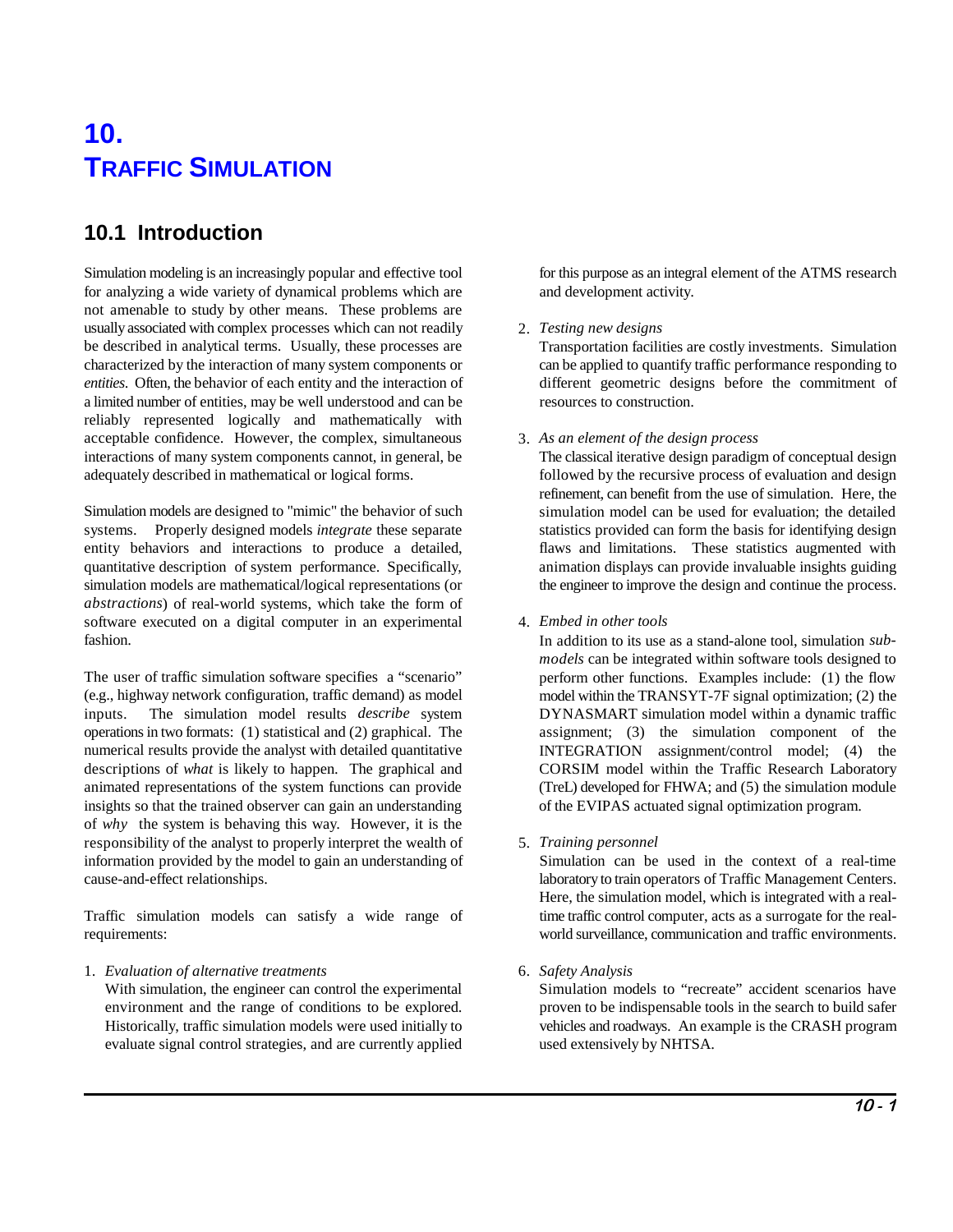This compilation of applications indicates the variety and scope potential. Unlike the other chapters of this monograph, we will of traffic simulation models and is by no means exhaustive. not focus exclusively on theoretical developments -- although Simulation models can also be *supportive* of analytical models such as PASSER, and of computational procedures such as the HCS. While these and many other computerized tools do not include simulation sub-models, users of these tools can enhance their value by applying simulation to evaluate their performance.

This chapter is intended for transportation professionals, researchers, students and technical personnel who either currently use simulation models or who wish to explore their fundamental simulation building blocks will be discussed. Instead, we will describe the properties, types and classes of traffic simulation models, their strengths and pitfalls, user caveats, and model-building fundamentals. We will emphasize how the user can derive the greatest benefits from simulation through proper interpretation of the results, with emphasis on the need to adequately calibrate the model and to apply rigorous statistical analysis of the results.

### **10.2 When Should the Use of Simulation Models be Considered?**

Since simulation models *describe* a dynamical process in in order to explain *why* the resulting statistics were statistical and pictorial formats., they can be used to analyze a produced. wide range of applications wherever...

- $\blacksquare$  Mathematical treatment of a problem is infeasible or the complexity of the traffic flow process.
- Ē The assumptions underlying a mathematical formulation (e.g., a linear program) or an heuristic procedure (e.g., those in the Highway Capacity Manual) cast some doubt on the accuracy or applicability of the results.
- п The mathematical formulation represents the dynamic traffic/control environment as a simpler quasi steadystate system.
- $\blacksquare$  There is a need to view vehicle animation displays to gain an understanding of *how* the system is behaving

n Congested conditions persist over a significant time.

inadequate due to its temporal or spatial scale, and/or It must be emphasized that traffic simulation, by itself, cannot be used *in place of* optimization models, capacity estimation procedures, demand modeling activities and design practices. Simulation can be used to *support* such undertakings, either as embedded submodels or as an auxiliary tool to evaluate and extend the results provided by other procedures. Some representative statistics (called Measures of Effectiveness, MOE) provided by traffic simulation models are listed in Table 10.1.

> Such statistics can be presented for each specified highway section (network link) and for each specified time period, to yield a level of detail that is both spatially and temporally disaggregated. Aggregations of these data, by subnetwork and network-wide, and over specified time periods, may also be provided.

### **10.3 Examples of Traffic Simulation Applications**

Given the great diversity of applications that are suitable for the use of traffic simulation models, the following limited number of examples provides only a limited representation of past experience.

### **10.3.1 Evaluation of Signal Control Strategies**

This study (Gartner and Hou, 1992) evaluated and compared the performance of two arterial traffic control strategies,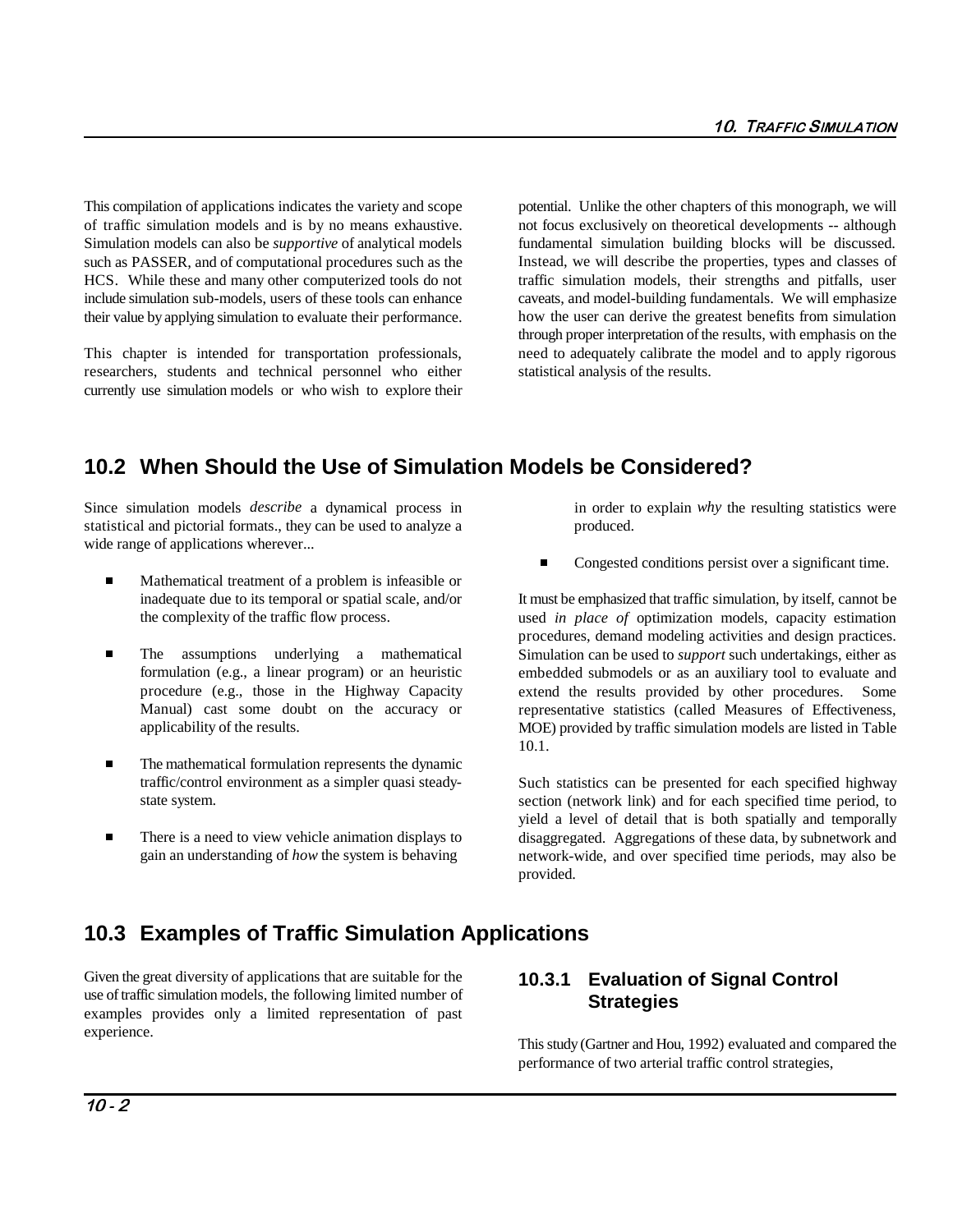#### **Table 10.1 Simulation Output Statistics: Measures of Effectiveness**

| <b>Measure for Each Link and for Entire Network</b> |                                                         |  |  |
|-----------------------------------------------------|---------------------------------------------------------|--|--|
| Travel: Vehicle-Miles                               | <b>Bus Travel Time</b>                                  |  |  |
| Travel Time: Vehicle-minutes                        | <b>Bus Moving Time</b>                                  |  |  |
| Moving Time: Vehicle-minutes                        | <b>Bus Delay</b>                                        |  |  |
| Delay Time: Vehicle-minutes<br>persons-minutes      | Bus Efficiency: Moving Time<br><b>Total Travel Time</b> |  |  |
| Efficiency: Moving Time<br><b>Total Travel Time</b> | <b>Bus Speed</b>                                        |  |  |
| Mean Travel Time per Vehicle-Mile                   | <b>Bus Stops</b>                                        |  |  |
| Mean Delay per Vehicle-Mile                         | Time bus station capacity exceeded                      |  |  |
| Mean Travel Time per vehicle                        | Time bus station is empty                               |  |  |
| Mean Time in Queue                                  | Fuel consumed                                           |  |  |
| Mean Stopped Time                                   | <b>CO Emissions</b>                                     |  |  |
| Mean Speed                                          | <b>HC</b> Emissions                                     |  |  |
| <b>Vehicle Stops</b>                                | <b>NOX Emissions</b>                                    |  |  |
| <b>Link Volumes Occupancy</b>                       |                                                         |  |  |
| Mean Link Storage Area Consumed                     |                                                         |  |  |
| Number of Signal Phase Failures                     |                                                         |  |  |
| Average Queue Length                                |                                                         |  |  |
| Maximum Queue Length                                |                                                         |  |  |
| Lane Changes                                        |                                                         |  |  |
| <b>Bus Trips</b>                                    |                                                         |  |  |
| <b>Bus Person Trips</b>                             |                                                         |  |  |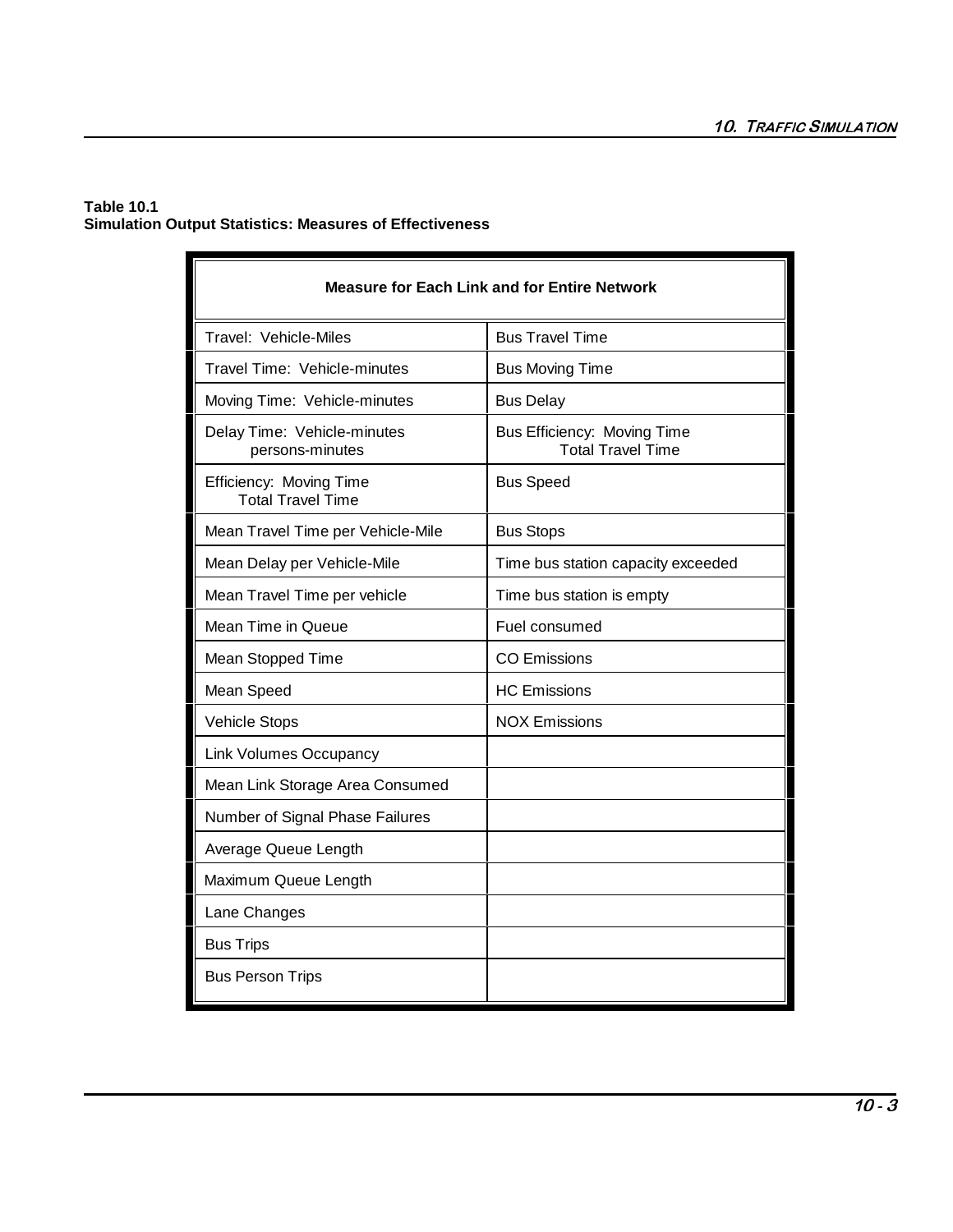MULTIBAND and MAXBAND, employing the TRAF- system optimal (SO) equilibrium calculations for a specified NETSIM simulation model. The paper describes the statistical network, over a range of traffic loading conditions from analysis procedures, the number of simulation replications unsaturated to oversaturated. This is an example of traffic executed and the resulting 95 percent confidence intervals, and simulation used as a component of a larger model to perform a the results of the analysis. complex analysis of an ITS initiative.

Figure 10.1 is taken from this paper and illustrates how Figure 10.2 which is taken from the cited paper illustrates how simulation can provide objective, accurate data sufficient to simulation can produce internally consistent results for large distinguish between the performance of alternative analytical scale projects, of sufficient resolution to distinguish between two models, within the framework of a controlled experiment. comparable equilibrium assignment approaches.

### **10.3.2 Analysis of Equilibrium Dynamic Assignments (Mahmassani and Peeta, 1993)**

This large-scale study used the DYNASMART simulationassignment model to perform both user equilibrium (UE) and

### **10.3.3 Analysis of Corridor Design Alternatives (Korve Engineers 1996)**

This analysis employed the WATSim simulation model to evaluate alternative scenarios for increasing capacity and improving traffic flow on a freeway connection, SR242, in



**Figure 10.1 Average Delay Comparison, Canal Street, MULTIBAND & MAXBAND (KLD-242).**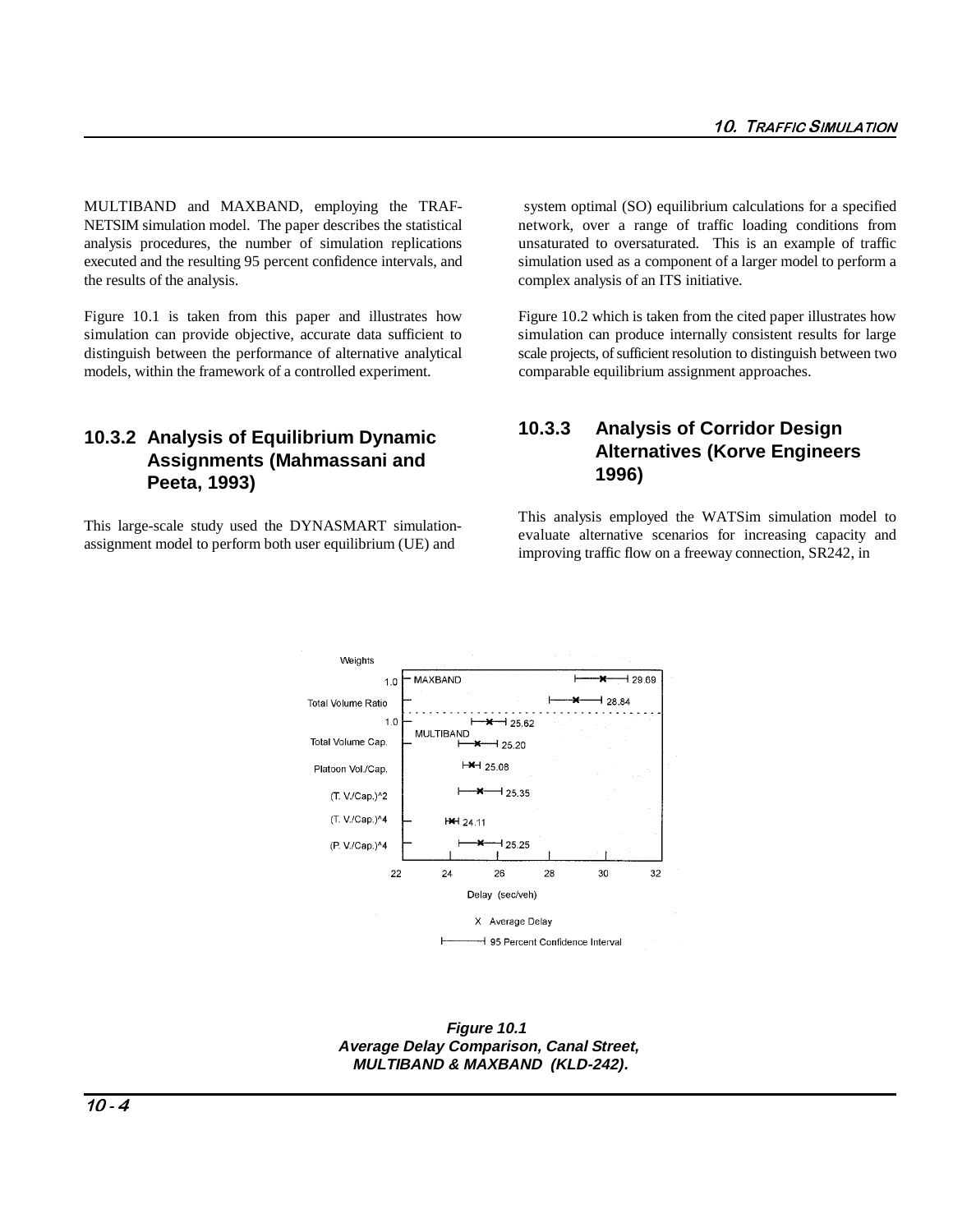

**Figure 10.2 Comparison of average trip times (minutes) of SO & UE...(KLD-243).**

SR4 on the north and I680 to the south. Design alternatives area, thereby improving performance and productivity. Here, a considered for three future periods (years 2000, 2010, 2020) new control concept was tested on a real-world test-bed: a included geometric changes, widening, HOV lanes and ramp section of Manhattan. This example illustrates the value in metering. Given the scale of this 20-mile corridor and the strong testing new "high risk" ideas with simulation without exposing interactions of projected design changes for the three highways, the public to possible adverse consequences, and prior to the use of simulation provided a statistical basis for quantifying expending resources to implement these concepts. the operational performance of the corridor sections for each alternative. These examples certainly do not represent the full range of traffic

the design process with the capability of analyzing candidate transportation planning; (3) design; and (4) research. designs of large-scale highway systems in a manner that lies beyond the capabilities of a straight-forward HCM analysis.

#### **10.3.4 Testing New Concepts**

The TRAF-NETSIM simulation model was used by Rathi and Lieberman (1989) to determine whether the application of metering control along the periphery of a congested urban area

California and ensuring a balanced design relative to freeway could mitigate the extent and duration of congestion within the

This example illustrates the use of simulation as an element of of traffic simulation in the areas of (1) traffic control; (2) simulation applications. Yet, they demonstrate the application

### **10.4 Classification of Simulation Models**

Almost all traffic simulation models describe *dynamical* systems -- *time* is always the basic independent variable. *Continuous* simulation models describe how the elements of a system change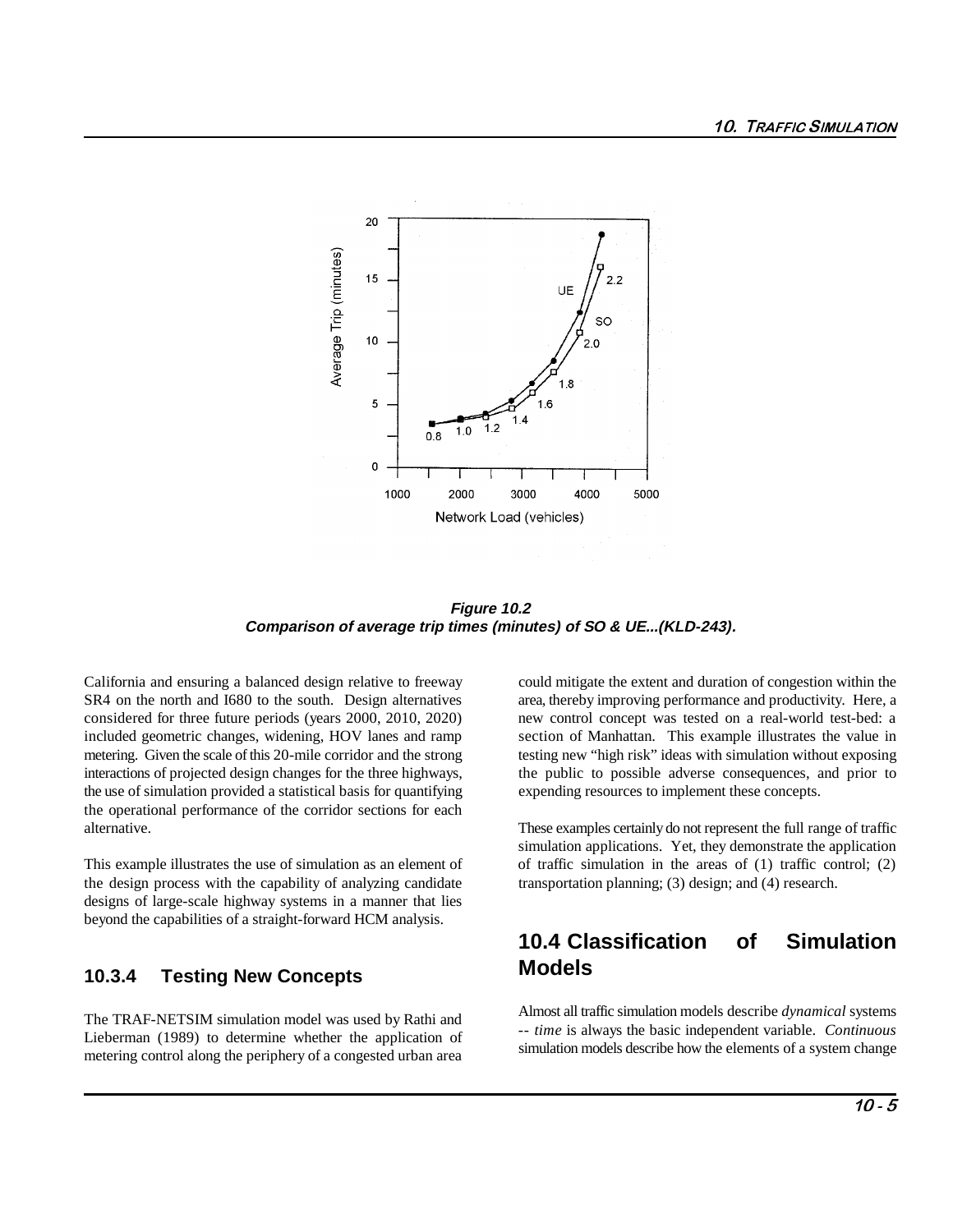*state* continuously over time in response to continuous stimuli. *Discrete* simulation models represent real-world systems (that are either continuous or discrete) by asserting that their *states* change abruptly at points in time. There are generally two types of discrete models:

- $\blacksquare$ Discrete time
- $\blacksquare$ Discrete event

The first, segments time into a succession of known time intervals. Within each such interval, the simulation model computes the *activities* which change the *states* of selected system elements. This approach is analogous to representing an initial-value differential equation in the form of a finitedifference expression with the independent variable,  $\Delta t$ .

Some systems are characterized by entities that are "idle" much of the time. For example, the state of a traffic signal indication (say, green) remains constant for many seconds until its state changes *instantaneously* to yellow. This abrupt change in state is called an *event*. Since it is possible to accurately describe the operation of the signal by recording its changes in state as a succession of [known or computed] timed events, considerable savings in computer time can be realized by only executing these events rather than computing the state of the signal second-bysecond. For systems of limited size or those representing entities whose states change infrequently, discrete event simulations are more appropriate than are discrete time simulation models, and are far more economical in execution time. However, for systems where most entities experience a continuous change in state (*e.g.,* a traffic environment) and where the model objectives require very detailed descriptions, the discrete time model is likely to be the better choice.

Simulation models may also be classified according to the level of detail with which they represent the system to be studied:

- п Microscopic (high fidelity)
- $\blacksquare$ Mesoscopic (mixed fidelity)
- П Macroscopic (low fidelity)

A *microscopic* model describes both the system entities and their interactions at a high level of detail. For example, a lane-change maneuver at this level could invoke the car-following law for the subject vehicle with respect to its current leader, then with respect to its putative leader *and* its putative follower in the target lane, as well as representing other detailed driver decision

processes. The duration of the lane-change maneuver can also be calculated.

A *mesoscopic* model generally represents most entities at a high level of detail but describes their activities and interactions at a much lower level of detail than would a microscopic model. For example, the lane-change maneuver could be represented for individual vehicles as an instantaneous event with the decision based, say, on relative lane densities, rather than detailed vehicle interactions.

A *macroscopic* model describes entities and their activities and interactions at a low level of detail. For example, the traffic stream may be represented in some aggregate manner such as a statistical histogram or by scalar values of flow rate, density and speed. Lane change maneuvers would probably not be represented at all; the model may assert that the traffic stream is properly allocated to lanes or employ an approximation to this end.

High-fidelity microscopic models, and the resulting software, are costly to develop, execute and to maintain, relative to the lower fidelity models. While these detailed models possess the *potential* to be more accurate than their less detailed counterparts, this potential may not always be realized due to the complexity of their logic and the larger number of parameters that need to be calibrated.

Lower-fidelity models are easier and less costly to develop, execute and to maintain. They carry a risk that their representation of the real-world system may be less accurate, less valid or perhaps, inadequate. Use of lower-fidelity simulations is appropriate if:

- $\blacksquare$ The results are not sensitive to microscopic details.
- $\blacksquare$  The scale of the application cannot accommodate the higher execution time of the microscopic model.
- П The available model development time and resources are limited.

Within each level of detail, the developer has wide latitude in designing the simulation model. The developer must identify the sensitivity of the model's performance to the underlying features of the real-world process. For example, if the model is to be used to analyze weaving sections, then a detailed treatment of lane-change interactions would be required, implying the need for a micro- or mesoscopic model. On the other hand, if the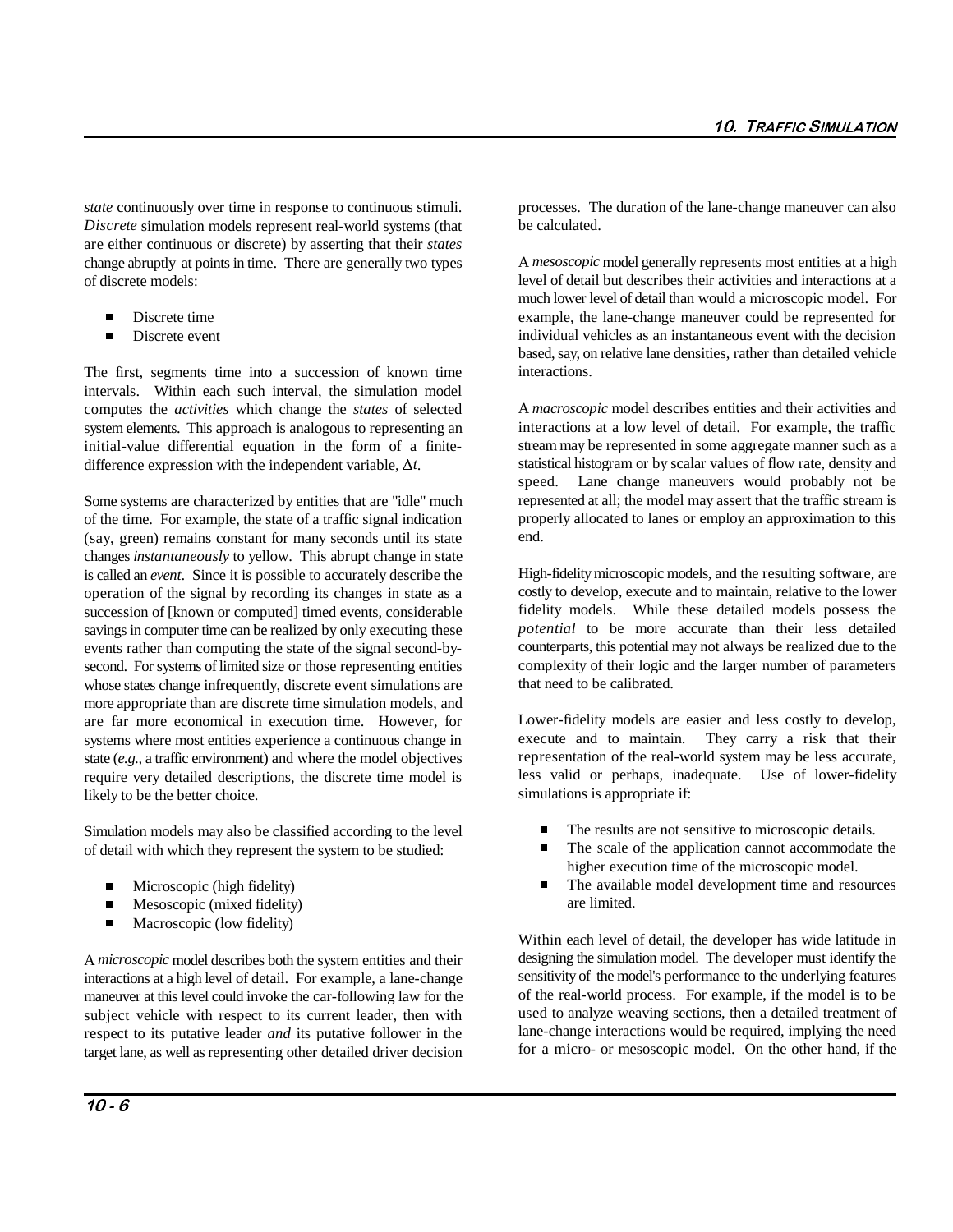model is designed for freeways characterized by limited merging Traffic simulation models have taken many forms depending on and no weaving, describing the lane-change interactions in great their anticipated uses. Table 10.2 lists the TRAF family of detail is of lesser importance, and a macroscopic model may be models developed for the Federal Highway Administration the suitable choice. (FHWA), along with other prominent models, and indicates their

Another classification addresses the processes represented by the Some traffic simulation models consider a single facility model: (1) Deterministic; and (2) Stochastic. *Deterministic* models have no random variables; all entity interactions are defined by exact relationships (mathematical, statistical or logical). *Stochastic* models have processes which include probability functions. For example, a car-following model can be formulated either as a deterministic or stochastic relationship by defining the driver's reaction time as a constant value or as a random variable, respectively.

respective classifications. This listing is necessarily limited. (NETSIM, NETFLO 1 and 2: surface streets; FRESIM, FREFLO: freeways; ROADSIM: two-lane rural roads; (CORSIM) integrates two other simulation models, FRESIM and NETSIM; INTEGRATION, DYNASMART, TRANSIMS are components of larger systems which include demand models and control policies; while CARSIM is a stand-alone simulation of a car-following model. It is seen that traffic simulation models take many forms, each of which satisfies a specific area of application.

| Name                | <b>Discrete</b><br>Time | <b>Discrete</b><br>Event | Micro    | Mesoscopic | Macro | Deterministic | Stochastic |
|---------------------|-------------------------|--------------------------|----------|------------|-------|---------------|------------|
| <b>NETSIM</b>       | X                       |                          | $\times$ |            |       |               | X          |
| NETFLO <sub>1</sub> |                         | X                        |          | X          |       |               | X          |
| NETFLO <sub>2</sub> | X                       |                          |          |            | X     | X             |            |
| <b>FREFLO</b>       | X                       |                          |          |            | X     | Χ             |            |
| <b>ROADSIM</b>      | X                       |                          | X        |            |       |               | X          |
| <b>FRESIM</b>       | X                       |                          | X        |            |       |               | X          |
| <b>CORSIM</b>       | X                       |                          | X        |            |       |               | X          |
| <b>INTEGRATION</b>  | X                       |                          | X        |            |       |               | X          |
| <b>DYNASMART</b>    | X                       |                          |          | X          |       | X             |            |
| <b>CARSIM</b>       | X                       |                          | X        |            |       |               | X          |
| <b>TRANSIMS</b>     | X                       |                          |          | X          |       |               | X          |

#### **Table 10.2 Representative Traffic Simulation Models**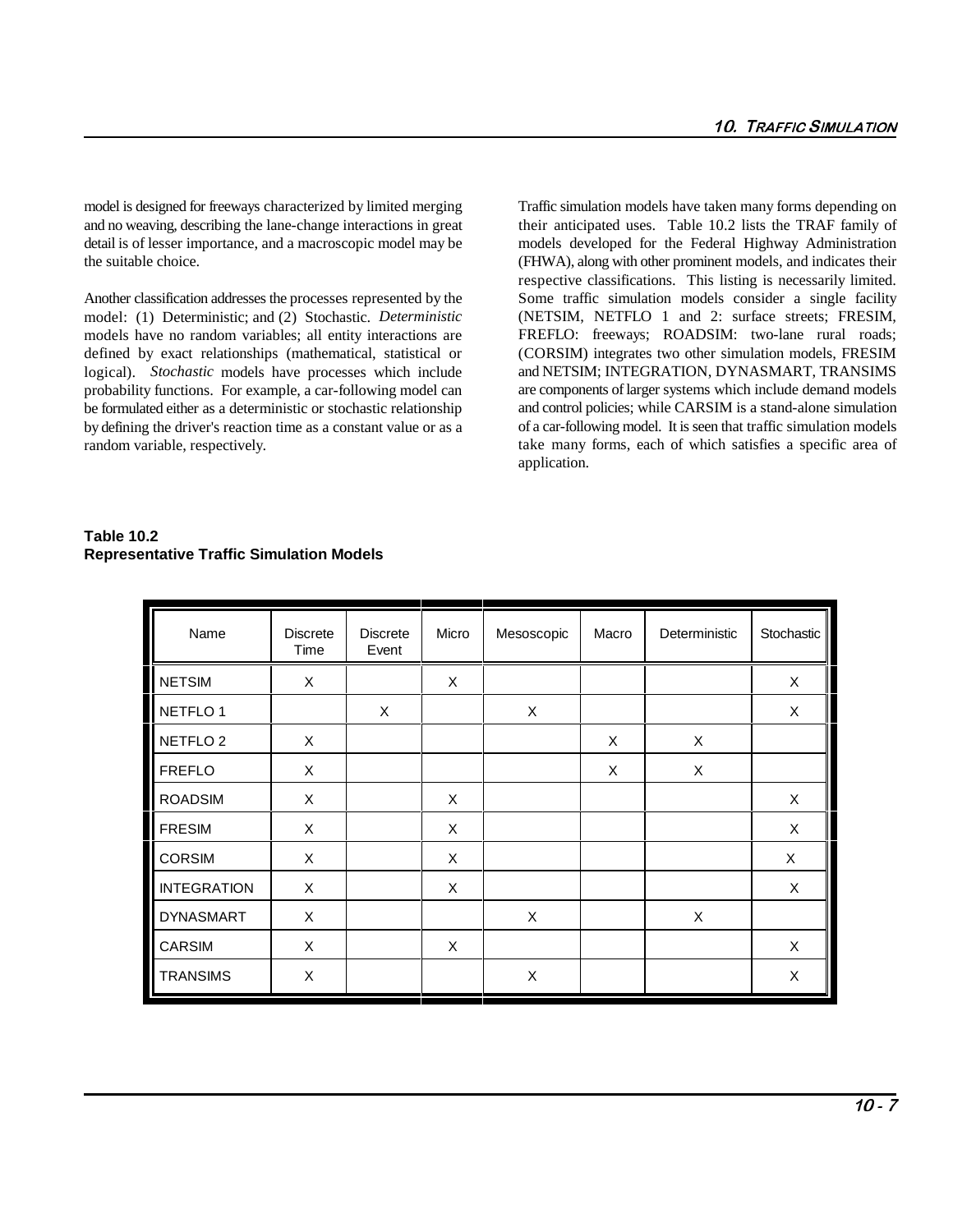### **10.5 Building Traffic Simulation Models**

The development of a traffic simulation model involves the 4) Calibrate the Model following activities: - Collect/acquire data to calibrate the model.

- 1) Define the Problem and the Model Objectives
	- State the purpose for which the model is being 5) Model Verification
	- Define the information that the model must the design specification.
- 2) Define the System to be Studied 6) Model Validation
	- components. validation.
	-
	-
	- Bound the domain of the system to be modeled. the testing methods.
- 3) Develop the Model 7) Documentation
	- Identify the level of complexity needed to satisfy the  $\sim$  Executive Summary stated objectives. The state of the state of the state of the state of the state of the state of the state of the state of the state of the state of the state of the state of the state of the state of the state of the stat
	- Classify the model and define its inputs and Model documentation: algorithms and software outputs.
	-
	-
	-
	- Develop abstractions (*i.e.*, mathematical-logicalstatistical algorithms) of each major system component, their activities and interactions.
	- Create a logical structure for integrating these model components to support the flow of data among them.
	- Select the software development paradigm, presentation formats of model results. the verification activity is incomplete.
	- Design the software: simulation, structured or
	-
	- Develop the software code and debug.
- -
	- Introduce this data into the model.
- 
- developed. Establish that the software executes in accord with
- provide. Perform verification at the model component level.
	-
- Disaggregate the system to identify its major Collect, reduce, organize data for purposes of
- Define the major interactions of these Establish that the model describes the real system components. at an acceptable level of accuracy over its entire Identify the information needed as inputs.  $\blacksquare$  domain of operation; apply rigorous statistical
	- -
		-
		-

Define the flow of data within the model. The development of a traffic simulation model is not a "single-Define the functions and processes of the model pass" process. At each step in the above sequence, the analyst components. must review the activities completed earlier to determine - Determine the calibration requirements and form: whether a revision/extension is required before proceeding scalars, statistical distributions, further. For example, in step 5 the analyst may verify that the parametric dependencies. software is replicating a model component properly as designed, programming language(s), user interface, pointless to proceed with validation (step 6) if it is *known* that but that its performance is at a variance with theoretical expectations or with empirical observations. The analyst must then determine whether the calibration is adequate and accurate (step 4); whether the model's logical/mathematical design is correct and complete (step 3); whether all interactions with other model components are properly accounted for and that the specified inputs are adequate in number and accuracy (step 2). This continual feedback is essential; clearly, it would be

object-oriented programming language; database, Step 3 may be viewed as the most creative activity of the relational/object oriented. development process. The simulation logic must represent all - Document the logic and all computational relevant interactions by suitably exploring the universe of procedures. possibilities and representing the likely outcome. These combinations of interactions are called *processes* which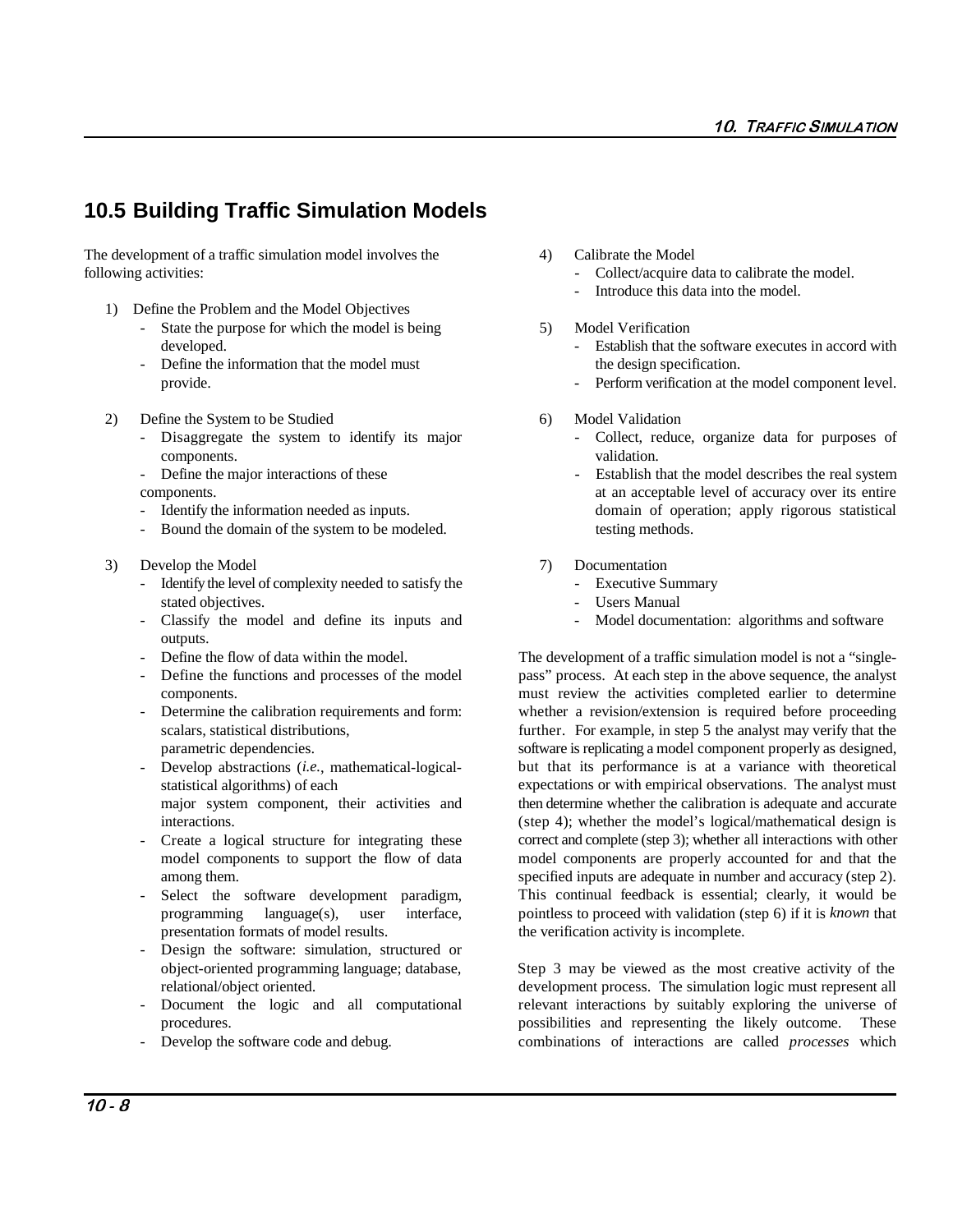represent specified *functions* and utilize *component models*. A small sample of these is presented below.

#### **10.5.1 Car-Following**

One fundamental interaction present in all microscopic traffic simulation models is that between a leader-follower pair of vehicles traveling in the same lane. This interaction takes the form of a stimulus-response mechanism:

$$
a_f = F \left( v_p v_p s, d_p d_p R_p P_i \right) \tag{10.1}
$$

where  $a<sub>0</sub>$ , the acceleration (response) of the follower vehicle, is dependent on a number of (stimulus) factors including:

| $v_p$ , $v_f$              |         | Speeds of leader, follower vehicles,<br>respectively. |
|----------------------------|---------|-------------------------------------------------------|
|                            |         |                                                       |
| S                          | $=$     | Separation distance.                                  |
| $d_i, d_f$                 | $=$     | Projected deceleration rates of the                   |
|                            |         | leader, follower vehicles, respectively.              |
| $R_{\scriptscriptstyle f}$ | $=$ $-$ | Reaction time of the driver in the                    |
|                            |         | following vehicle.                                    |
| $P_{i}$                    | $=$     | Other parameters specific to the car-                 |
|                            |         | following model.                                      |
| $F(\bullet)$               | $=$     | A mathematical and logical formulation                |
|                            |         | relating the response parameter to the                |
|                            |         | stimulus factors.                                     |
|                            |         |                                                       |

This behavioral model can be referenced (i.e., executed) to support other behavioral models such as lane-changing, merging, etc.

#### **10.5.2 Random Number Generation**

All stochastic models must have the ability to generate random numbers. Generation of random numbers has historically been an area of interest for researchers and practitioners. Before computers were invented, people relied on mechanical devices and their observations to generate random numbers. While numerous methods in terms of computer programs have been devised to generate random numbers, these numbers only "appear" to be random. This is the reason why some call them *pseudo-random* numbers.

The most popular approach for random number generation is the "linear congruential method" which employs a recursive equation to produce a sequence of random integers *S* as:

$$
S_i = (aS_{i-1} + b) \mod c.
$$

where the integers chosen are defined as,

*c* is the modulus, such that  $c > 0$ ,

*a* is the multiplier such that  $0 < a < c$ ,

*b* is the increment such that  $0 < b < m$ , and

*S* is the starting value or the *Seed* of the random number *<sup>o</sup>* generator, such that  $0 < S_{o} < c$ .

The *i*th random number denoted by  $R_i$  is then generated as

$$
R_i = \frac{S_i}{c}.
$$

These random number generations are typically used to generate random numbers between 0 and 1. That is, a Uniform (0,1) random number is generated. *Random variates* are usually referred to as the sample generated from a distribution other than the Uniform (0,1). More often than not, these random variates are generated from the Uniform (0,1) random number. A simulation usually needs random variates during its execution. Based on the distribution specified, there are various analytical methods employed by the simulation models to generate the random variates. The reader is referred to Law and Kelton (1991) or Roberts (1983) for a detailed treatment on this topic. As an example, random variates in traffic simulation are used to generate a stream of vehicles.

#### **10.5.3 Vehicle Generation**

At the outset of a simulation run, the system is "empty". Vehicles are generated at origin points, usually at the periphery of the analysis network, according to some headway distribution based on specified volumes. For example, the shifted negative exponential distribution will yield the following expression:

$$
h = (H - h_{\min}) [- \ln(1 - R)] + H - h_{\min}
$$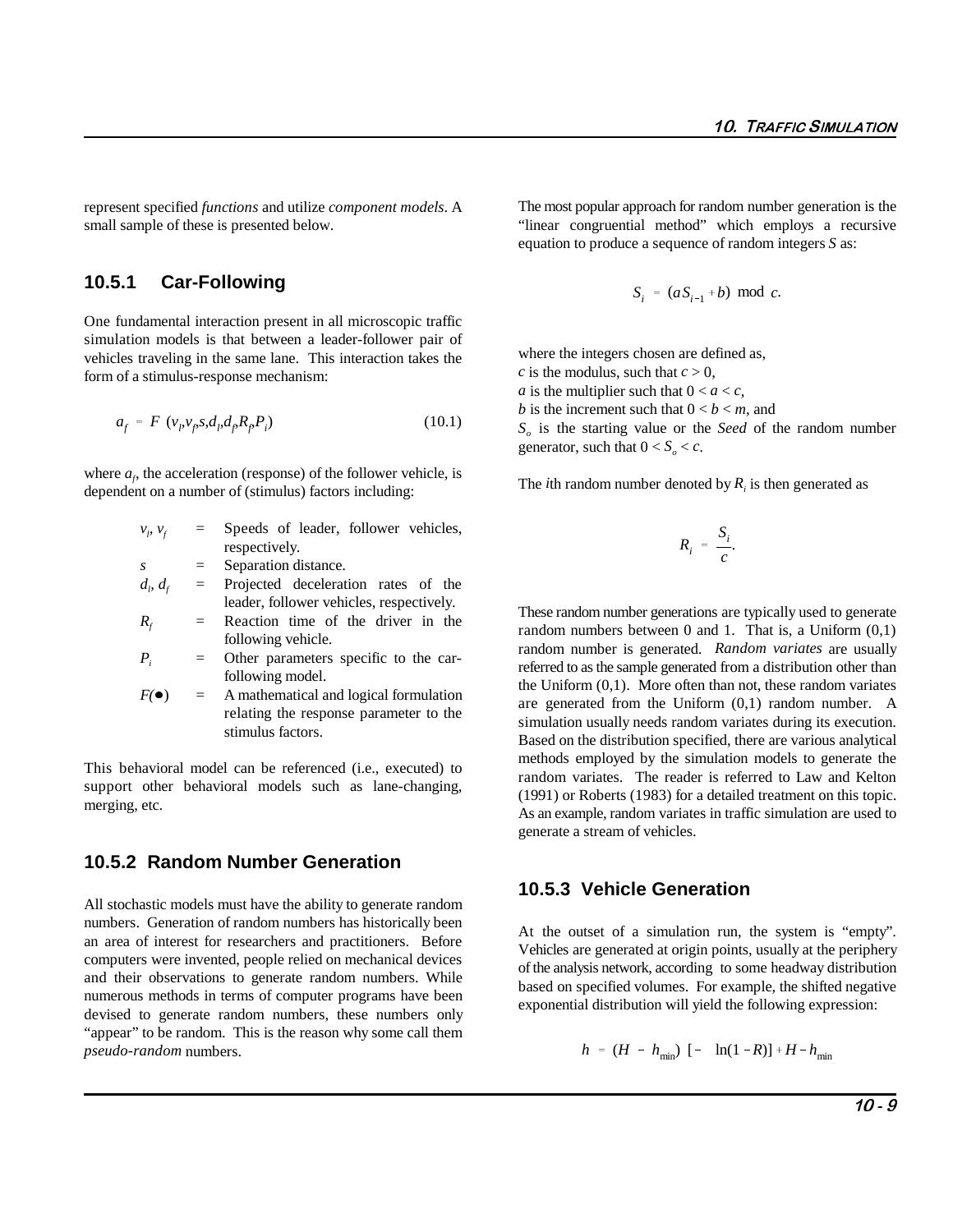- $h$  = Headway (sec) separating vehicle emissions
- $H = \text{Mean}$  headway = 3600/*V*, where *V* is the specified volume, vph
- $h_{min}$  = Specified minimum headway (e.g., 1.2 sec/veh)
- $R$  = Random number in the range (0 to 1.0), obtained from a pseudo-random number generator.

Suppose the specified volume, *V* (vph), applies for a 15-minute period. If the user elects to *guarantee* that *V* is explicitly satisfied by the simulation model, it is necessary to generate *N* values of *h* using the above formula repeatedly, generating a new random number each time. Here,  $N = V/4$  is the *expected* number of vehicles to be emitted in 15 minutes. The model could then calculate the factor, *K*:

$$
K = \frac{15x60}{\sum_{i=1}^{N} h_i}
$$
 (10.2)

The model would then multiply each of the  $N$  values of  $h_i$ , by  $K$ , so that the resulting sum of (the revised)  $h_i$  will be exactly 15 minutes, ensuring that the user's specification of demand volume are satisfied. However, if  $K \neq 1.0$ , then the resulting distribution of generated vehicles is altered and one element of stochasticity (*i.e.*, the actual number of generated vehicles) is removed. The model developer must either include this treatment (*i.e.*, eq.10.2), exclude it; or offer it as a user option with appropriate documentation.

#### **10.5.4 A Representative Model Component**

Consider two *elements* of every traffic environment: (1) a vehicle and (2) its driver. Each element can be defined in terms of its relevant *attributes*:

Vehicle: Length; width; acceleration limits; deceleration limit; maximum speed; type (auto, bus, truck, ...); maximum turn radius, etc.

where **Driver:** Aggressiveness; responsiveness to stimuli; destination (route); other behavioral and decision processes.

> Each attribute must be represented by the analyst, some by scalars (e.g., vehicle length); some by a functional relationship (e.g., maximum vehicle acceleration as a function of its current speed); some by a probability distribution (e.g., driver gap acceptance behavior). All must be calibrated.

> The driver-vehicle combination forms a model component, or entity. This component is defined in terms of its own elemental attributes and its functionality is defined in terms of the interactions between these elements. For example, the driver's decision to accelerate at a certain rate may be constrained by the vehicle's operational limitations. In addition, this system component interacts with other model entities representing the environment under study, including:

- $\blacksquare$ roadway geometrics
- П intersection configurations
- Г nearby driver-vehicle entities
- Ē control devices
- п lane channelization
- $\blacksquare$ conflicting vehicle movements

As an example, the driver-vehicle entity's interaction with a control device depends on the type and current state of the device (*e.g.*, a signal with a red indication), the vehicle's speed, its distance from stop-bar, the driver's aggressiveness, etc. It is the developer's responsibility to design the model components and their interactions in a manner that satisfies the model objectives and is consistent with its fidelity.

#### **10.5.5 Programming Considerations**

Programming languages, in the context of this chapter, may be classified as *simulation* and *general-purpose* languages. Simulation languages such as SIMSCRIPT and GPSS/H greatly ease the task of developing simulation software by incorporating many features which compile statistics and perform queuing and other functions common to discrete simulation modeling.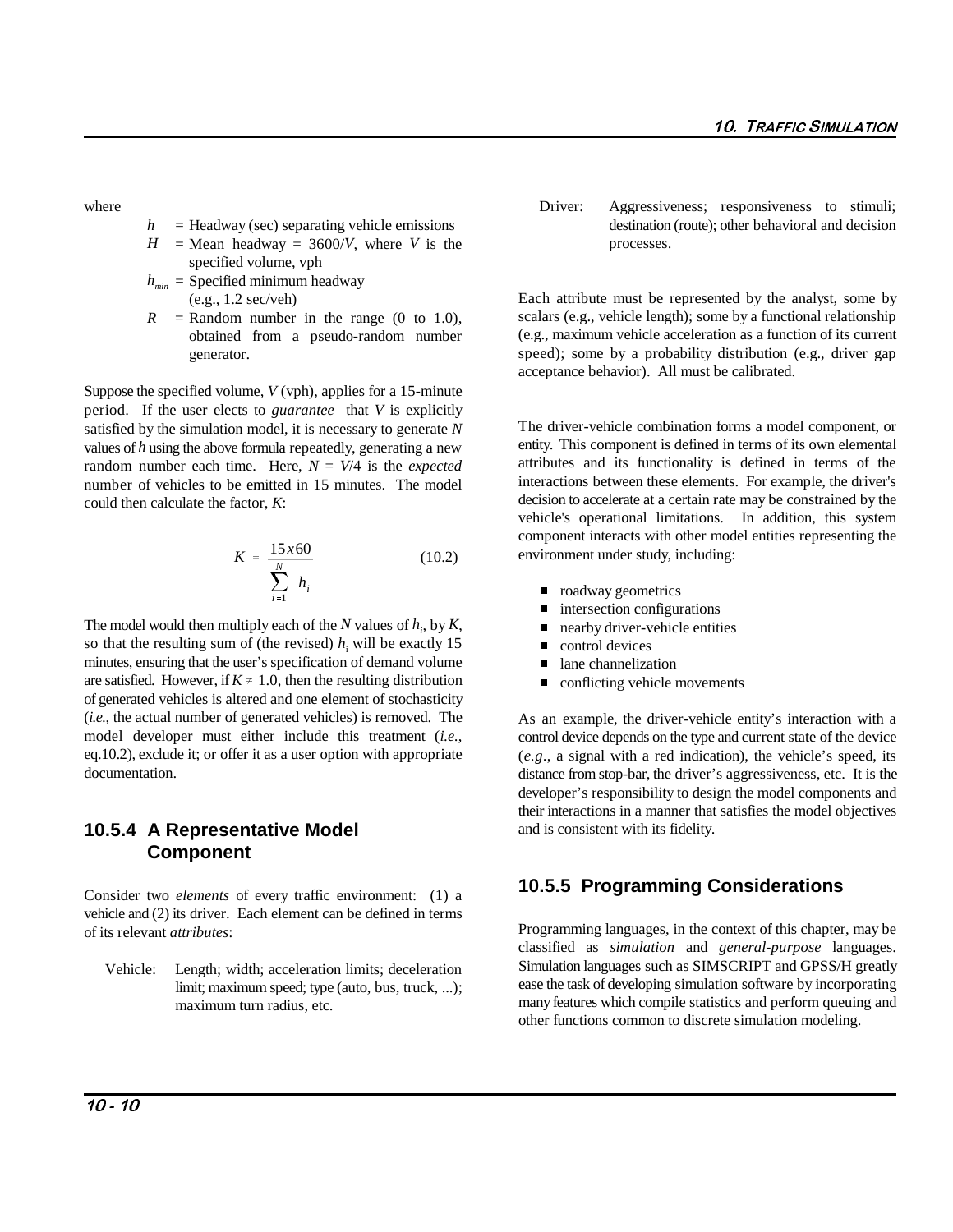General-purpose languages may be classified as *procedural* (*e.g.*, FORTRAN, PASCAL, C, BASIC), or *object-oriented* (*e.g.*, SMALLTALK, C++, JAVA). Object-oriented languages are gaining prominence since they support the concept of reusable software defining *objects* which communicate with one another to solve a programming task. Unlike procedural languages, where the functions are separated from, and operate upon, the data base, objects *encapsulate* both data describing its state, as well as operations (or "methods") which can change its state and interact with other objects.

While object-oriented languages can produce more reliable software, they require a higher level of programming skill than do procedural languages. The developer should select a language which is hardware independent, is supported by the major operating systems and is expected to have a long life, given the rapid changes in the world of software engineering. Other factors which can influence the language selection process include: (1) the expected life of the simulation model; (2) the skills of the user community; (3) available budget (time and resources) to develop and maintain the software; and (4) a realistic assessment of available software development skills.

### **10.6 An Illustration of Simulation Model Building**

Given the confines of this chapter, we will illustrate the model development process by presenting the highlights of a sample problem, but avoiding exhaustive detail.

1) *Define the Problem and Model Objectives* - An existing logical design. Note also that the problem is bounded -- no microscopic stochastic simulation model of freeway traffic grades or horizontal curves are to be considered at this time. does not consider lane-change operations. It has been See Figure 10.3 for the form of these distributions. determined that this model's results are unreliable as a result. The purpose of this project is to introduce additional logic into the model to represent lane-changing operations. This addition should provide improved accuracy in estimating speed and delay; in addition it will compute estimates of lane changes by lane, by vehicle type and by direction (to the left and to the right).

#### 2) *Define the System -*

- a) A freeway of up to six lanes -- level tangent
- b) Three vehicle types: passenger car; single-unit truck; tractor-trailer truck
- c) Required inputs: traffic volume (varies with time); distributions of free-speed, of acceptable risk (expressed in terms of deceleration rates if lead vehicle brakes), of motivation to change lanes, all disaggregated by vehicle type
- d) Drivers are randomly assigned an "aggressiveness index" ranging from 1 (very aggressive) to 10 (very cautious) drawn from a uniform distribution to represent the range of human behavior.

It must be emphasized that model development is an *iterative* process. For example, the need for the indicated input distributions may not have been recognized during this definition phase, but may have emerged later during the

3) *Develop the Model* - Since this lane-change model is to be introduced into an existing microscopic stochastic model, using a procedural language, it will be designed to utilize the existing software. The model logic moves each vehicle, each time-step,  $\Delta t$ , starting with the farthest downstream vehicle, then moving the closest upstream vehicle regardless of lane position, etc. At time,  $t_o$ , the vehicle *states* are shown in Figure  $10.4(a)$ .

In developing the model, it is essential to identify the independent *functions* that need to be performed and to segregate each function into a separate software module, or routine. Figure 10.5 depicts the *structure* -- not the flow - of the software. This structure shows which routines are logically connected, with data flowing between them. Some routines reference others more than once, demonstrating the benefits of disaggregating the software into functionally independent modules.

As indicated in Table 10.3 which presents the algorithm for the Lane Change Executive Routine in both "Structured English" or "pseudo-code" and as a flow chart, traffic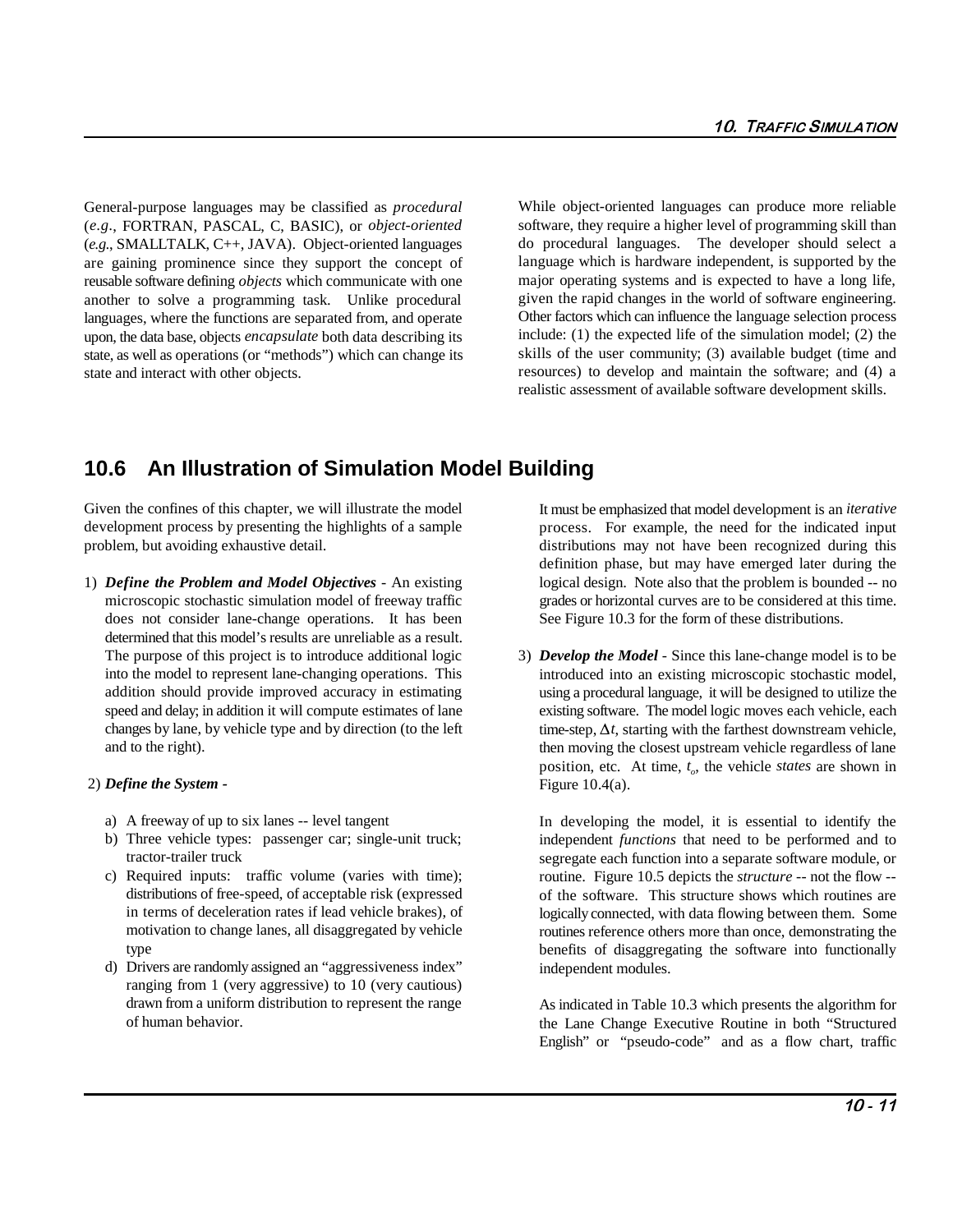

Figure 10.3 **Several Statistical Distributions.**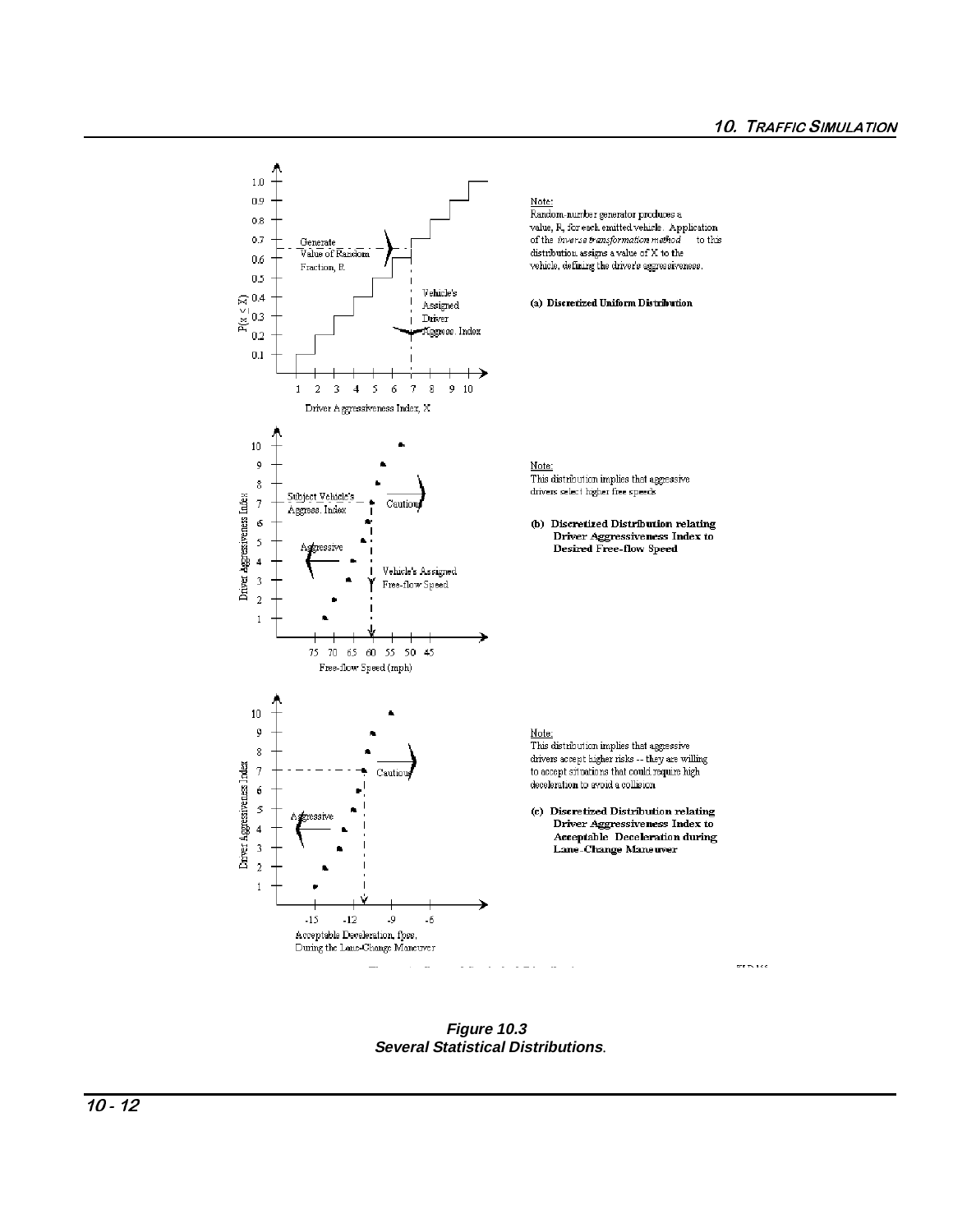| Position (Distance from<br>some Reference Point)           |                 | Longitudinal/Lane<br>Position at time |           |        |
|------------------------------------------------------------|-----------------|---------------------------------------|-----------|--------|
| Lane                                                       | Veh. ID         | t.                                    | t +∆t     | ta+2∠± |
| 3<br>$\Box$ 14<br>$\Box$ 16                                | 10              | 216/2                                 | 181/2     | 145/2  |
| 2<br>19<br>$\Box$ 31                                       | 16<br>$\Box$ 10 | 240/3                                 | 169/3     | 119/3  |
|                                                            | 22              | 243/1                                 | 176/1     | 111/1  |
| $\Box$ 22<br>$\overline{\phantom{1}}$                      | 19              | 250/2                                 | $216/2+3$ | 174/3  |
|                                                            | 4               | 276/1                                 | 230/1     | 184/1  |
| $\rightarrow$ Direction of Travel                          | 31              | 301/2                                 | 25512     | 208/2  |
| (a) State at time, t , before any vehicles have been moved | 14              | 343/3                                 | 278/3     | 215/3  |

 $Z216$ 

 $\overline{2210}$ 

 $\overline{1}$ 

(all vehicle positions are synchronous)

 $\overline{\square}31$ 

 $\Box$ 

 $\begin{tabular}{ll} \hline \hspace{1.2cm} \textbf{[} & \textbf{[} \\ \hline \hspace{1.2cm} \textbf{[} & \textbf{[} \\ \end{tabular} \end{tabular} \begin{tabular}{ll} \textbf{[} \\ \textbf{[} \\ \end{tabular} \end{tabular} \begin{tabular}{ll} \textbf{[} \\ \textbf{[} \\ \end{tabular} \end{tabular} \begin{tabular}{ll} \textbf{[} \\ \textbf{[} \\ \end{tabular} \end{tabular} \begin{tabular}{ll} \textbf{[} \\ \textbf{[} \\ \end{tabular} \end{tabular} \begin{tabular}{ll} \textbf{$  $times$ 

 $\quad \quad$  Subject (lane-change) vehicle position at indicated times

 $\begin{tabular}{ll} \hline \textbf{Z$-$2$} & Vehicle position, one time-step, \\ & \Delta t, into the future, relative to \end{tabular}$ 

indicated time

 $\blacksquare$  19

 $\rightarrow$  Direction of Travel

| Lane |                                          |           |
|------|------------------------------------------|-----------|
| 3    | $\Box$ 14                                | $\Box$ 16 |
| 2    | $\rightarrow$ <sup>19</sup><br>$\Box$ 31 | $\Box$ 10 |
|      | −                                        | $\Box$ 22 |
|      | $\rightarrow$ Direction of Travel        |           |

(c) State at time, t  $\ \pm\$  t/Nehicle positions are synchronous

 $\mathbf{r}$ 

 $\overline{1}$ 

Lan

 $\overline{3}$ 

 $\overline{\phantom{0}}$  $\overline{a}$ 

 $\overline{a}$ 

 $\overline{1}$ 

 $\Box$ 14

| Lane |                                   |           |
|------|-----------------------------------|-----------|
|      | $\Box$ 14<br>$-19$                | $\Box$ 16 |
|      | $\Box$<br>$\Box$ 10               |           |
|      |                                   | $\neg$ 22 |
|      | $\rightarrow$ Direction of Travel |           |

(d) State at time,  $t + 2$  t; Agehicle positions are synchronous



<sup>(</sup>b) State after vehicles 10, 16 and 22 have been moved (to t + t);<br>  $_0$   $\ \Delta$ the others have not been processed as yet (at  $t$  )  $\quad$  o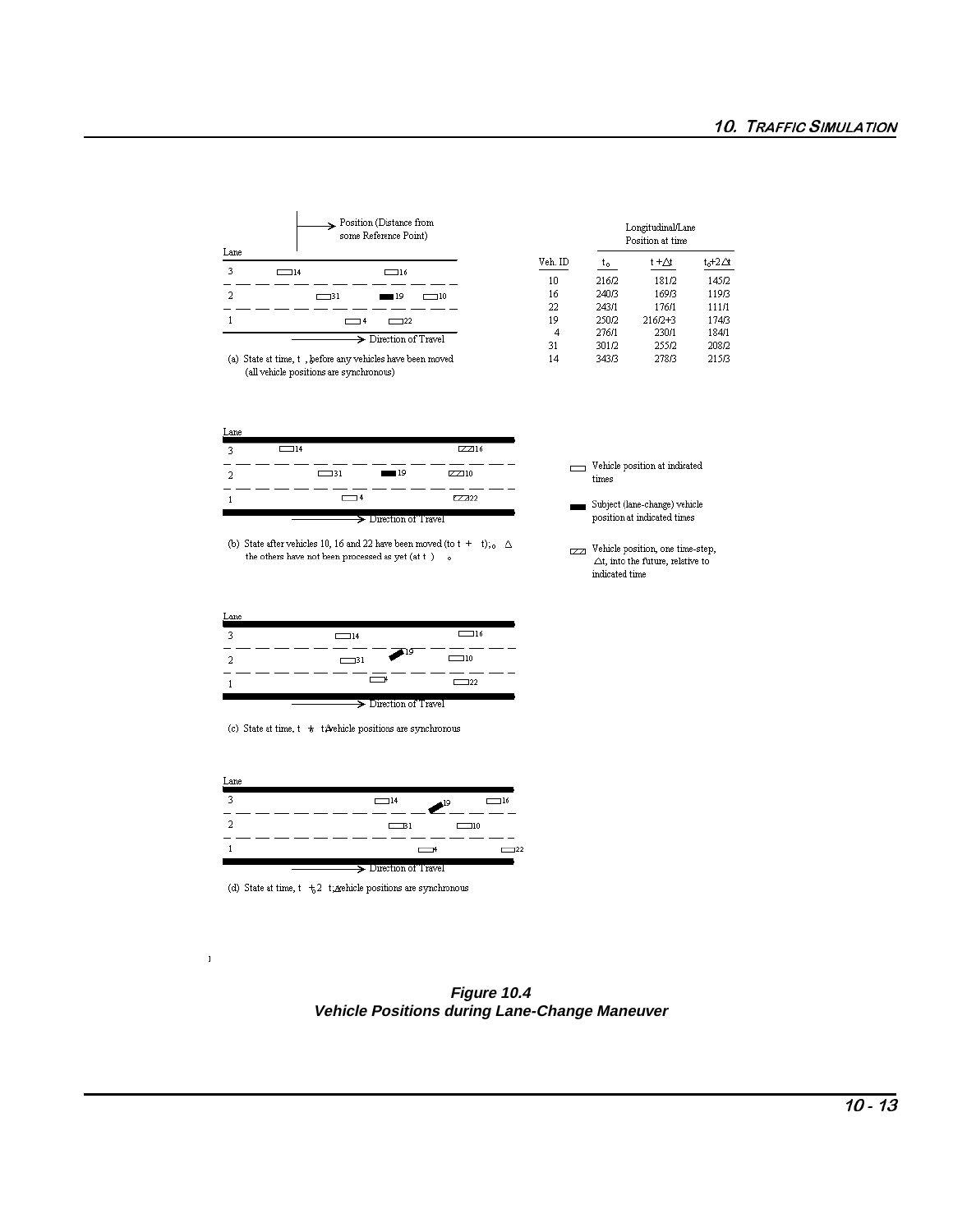

**Figure 10.5 Structure Chart of Simulation Modules**

#### **Table 10.3 Executive Routine**

For each vehicle, I:

CALL routine MOTIV to determine whether this driver is "motivated" to change lanes, now IF so, THEN CALL routine CANLN to identify which of neighboring lanes (if either) are acceptable as potential target lanes IF the lane to the right is acceptable, THEN CALL routine CHKLC to determine whether a lane-change is feasible, now. Set flag if so. ENDIF IF the lane to the left is acceptable, THEN CALL routine CHKLC to determine whether a lane-change is feasible, now. Set flag, if so. ENDIF IF both lane-change flags are set (lane-change is feasible in either direction), THEN CALL routine SCORE to determine more favorable target lane ELSE IF one lane-change flag is set, THEN Identify that lane **ENDIF** IF a [favored] target lane exists, THEN CALL routine LCHNG to execute the lane-change Update lane-change statistics ELSE CALL routine CRFLW to move vehicle within this lane Set vehicle's process code (to indicate vehicle has been moved this time-step) ENDIF ELSE (no lane-change desired) CALL routine CRFLW to move vehicle within its current lane Set vehicle's process code ENDIF continue...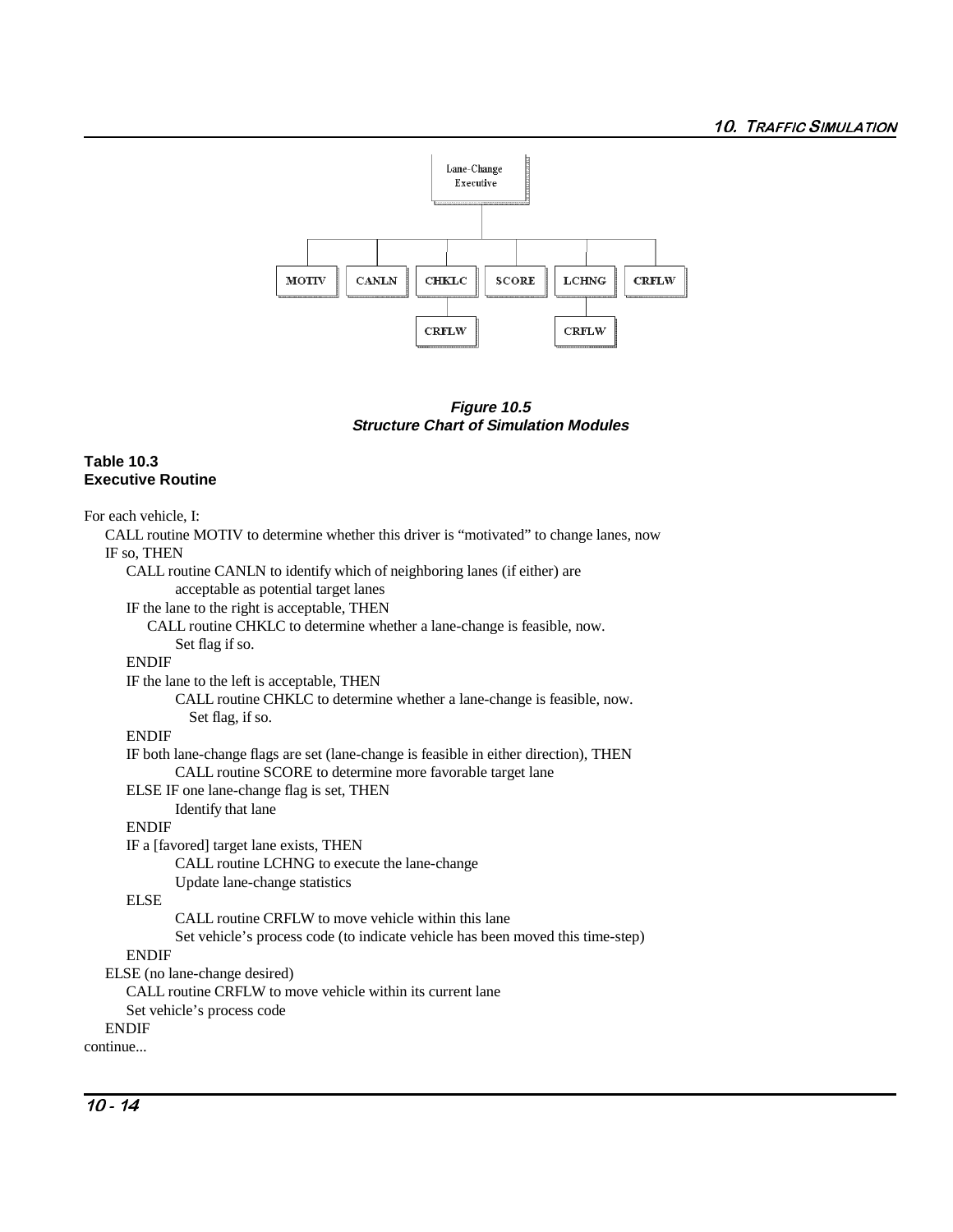

Figure 10.6 Flow Diagram.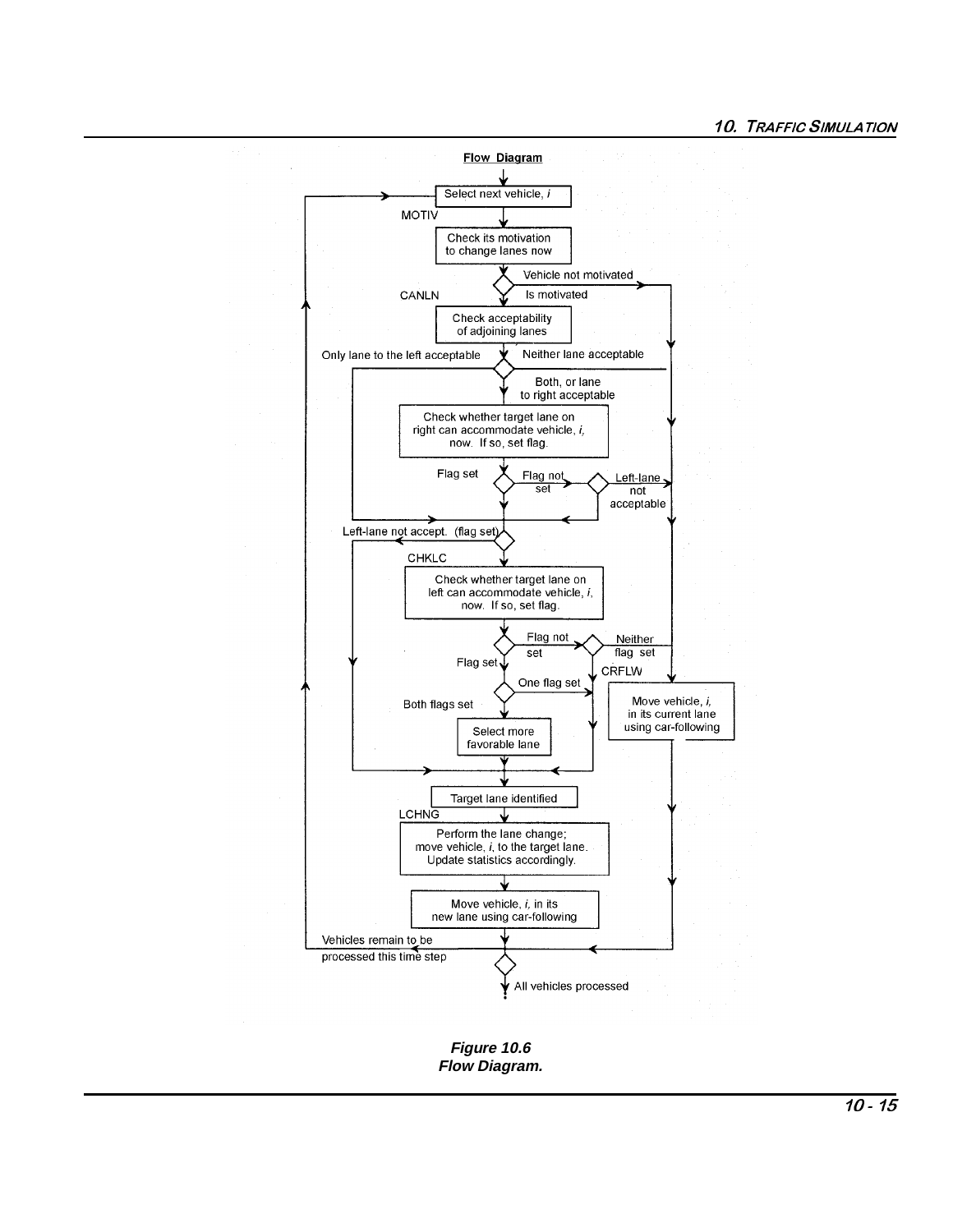simulation models are primarily *logical*, rather than *computational* in context. This property reflects the fact that traffic operations are largely the outcome of driver decisions which themselves are [hopefully!] logical in context. As the vehicles are processed by the model logic, they transition from one *state* to the next. The reader should reference Table 10.3 and Figures 10.3, 10.4, 10.5 and 10.6 to follow the discussion given below for each routine. The "subject vehicle" is shown as number 19 in Figure 10.4.

- Executive: Controls the flow of processing, activating (through CALLs) routines to perform the necessary functions. Also updates lane-change statistics.
- MOTIV: Determines whether a lane-change is *required* to position the subject vehicle for a downstream maneuver or is *desired* to improve the vehicle's operation (increase its speed).
- CANLN: Determines whether either or both adjoining lanes (1 and 3) are suitable for servicing the subject vehicle.
- CHKLC: Identifies vehicles 22 and 4 as the leader and follower, respectively, in target Lane 1; and vehicles 16 and 14, respectively, in target Lane 3. The carfollowing dynamics between the pairs of vehicles, 19 and 22, then 4 and 19 are quantified to assess the prospects for a lane-change to Lane 1. Subsequently, the process is repeated between the pairs of vehicles, 19 and 16; then 14 and 19; for a lane-change to Lane 3. If the gap is inadequate in Lane 1, causing an excessive, and possibly impossible deceleration by either the subject vehicle, 19, or the target follower, 4, to avoid a collision, then Lane 3, would be identified as the only feasible target lane. In any case, CHKLC would identify either Lane 1 or Lane 3, or both, or neither, as acceptable target lanes at this time, depending on safety considerations.
- SCORE: If both adjoining target lanes are acceptable, then this *heuristic* algorithm emulates driver reasoning to select the preferable target lane. It is reasonable to expect that the target lane with a higher-speed leader and fewer vehicles -- especially trucks and buses - would be more attractive. Such *reasonableness* algorithms (which are expressed as "rules" in expert

systems), are also common in models which simulate human decisions.

LCHNG: After executing the subject vehicle's lane-change activity, the logic performs some needed bookkeeping:

> At time,  $t_a + \Delta t$ , vehicle 19 acts as the leader for both vehicles 14 and 31, who must "follow" (and are constrained by) its presence.

> At time,  $t_o + 2\Delta t$ , the logic asserts that the lane changer (no. 19) has committed to the lane-change and no longer influences its former follower, vehicle no. 31. Of course, vehicle 14 now follows the lane-change vehicle, 19.

4) *Calibrate the Model* - Figures 10.3(b) and (c) are distributions which represent the outcome of a calibration activity. The distribution of free-flow speed is site-specific and can be quantified by direct observation (using paired loop detectors or radar) when traffic conditions are light -- LOS A.

The distribution of acceptable decelerations would be very difficult to quantify by direct observation -- if not infeasible. Therefore, alternative approaches should be considered. For example...

- $\blacksquare$  Gather video data (speeds, distance headway) of lane-change maneuvers. Then apply the carfollowing model with these data to "back-out" the implied acceptable decelerations. From a sample of adequate size, develop the distribution.
- $\blacksquare$  On a more macro level, gather statistics of lanechanges for a section of highway. Execute the simulation model and adjust this distribution of acceptable deceleration rates until agreement is attained between the lane-changes executed by the model, and those observed in the real world. This is tenuous since it is confounded by the other model features, but may be the best viable approach.

It is seen that calibration -- the process of quantifying model parameters using real-world data -- is often a difficult and costly undertaking. Nevertheless, it is a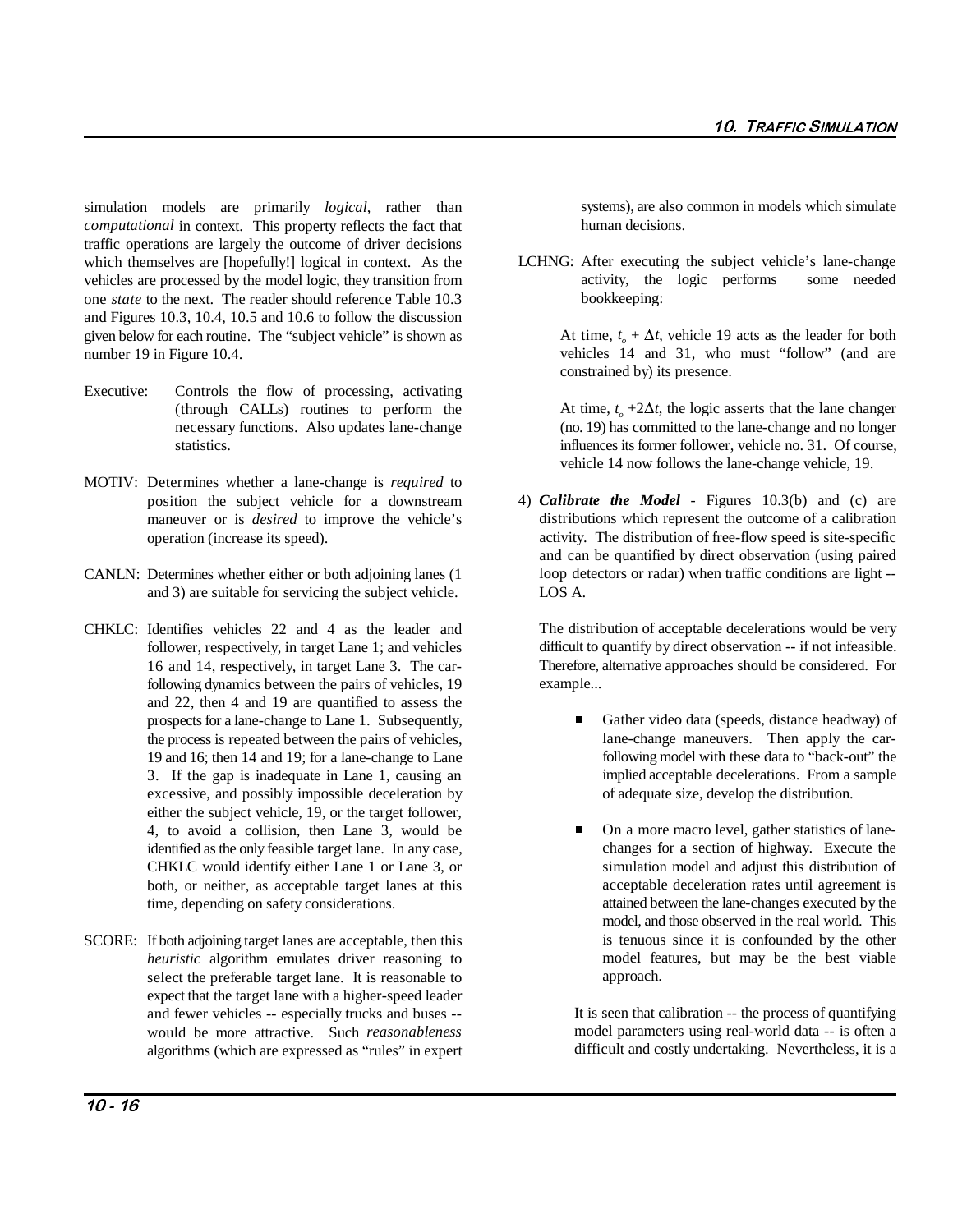*necessary* undertaking that must be pursued with some creativity and tenacity.

5) *Model Verification* - Following *de-bugging*, verification is a structured regimen to provide assurance that the software performs as intended (Note: verification does not address the question, "Are the model components and their interactions *correct*?"). Since simulation models are primarily *logical* constructs, rather than computational ones, the analyst must perform detailed logical path analyses.

> Verification is performed at two levels and generally in the sequence given below:

- $\blacksquare$ Each software routine (bottom-up testing)
- $\blacksquare$ Integration of "trees" (top-down testing)...

When completed, the model *developer* should be convinced that the model is performing in accord with expectations over its entire domain of application.

- 6) *Model Validation* Validation establishes that the model behavior accurately and reliably represents the real-world system being simulated, over the range of conditions anticipated (i.e., the model's "domain"). Model validation involves the following activities:
	- $\blacksquare$  Acquiring real-world data which, to the extent possible, extends over the model's domain.
	- $\blacksquare$ that they are in the same format as the data model be documented for... generated by the model.
	- Establishing validation criteria, stating the ease the burden of model application. Establishing validation criteria, stating the ease the burden of model application.<br>
	underlying hypotheses and selecting the statistical Software maintenance personnel.
- $\blacksquare$  Developing the experimental design of the validation study, including a variety of "scenarios" to be examined.
- $\blacksquare$  Performing the validation study:
	- Executing the model using input data and calibration data representing the real-world conditions.
	- Performing the hypothesis testing.
- Identifying the causes for any failure to satisfy the validation tests and repairing the model accordingly.
- $\blacksquare$  Validation should be performed at the component system level as well as for the model as a whole. For example, Figure 10.7 compares the results produced by a car-following model, with field data collected with aerial photographs. Such *face* validation offers strong assurance that the model is valid. This validation activity is *iterative* -- as differences between the model results and the real-world data emerge, the developer must "repair" the model, then revalidate. Considerable skill (and persistence) are needed to successfully validate a traffic simulation model.
- Reducing and structuring these empirical data so these models. Consequently, it is *essential* that the 7) *Documentation* - Traffic simulation models, as is the case for virtually all transportation models, are *data intensive*. This implies that users must invest effort in data acquisition and input preparation to make use of
	- $\blacksquare$ The end user, to provide a "friendly" interface to
	-
- tests to be applied.  $\blacksquare$  Supervisory personnel who must assess the potential benefits of using the model.

### **10.7 Applying Traffic Simulation Models**

Considerable skill and attention to detail must be exercised by simulation-based analysis. The following procedure is the user in order to derive accurate and reliable results from a recommended: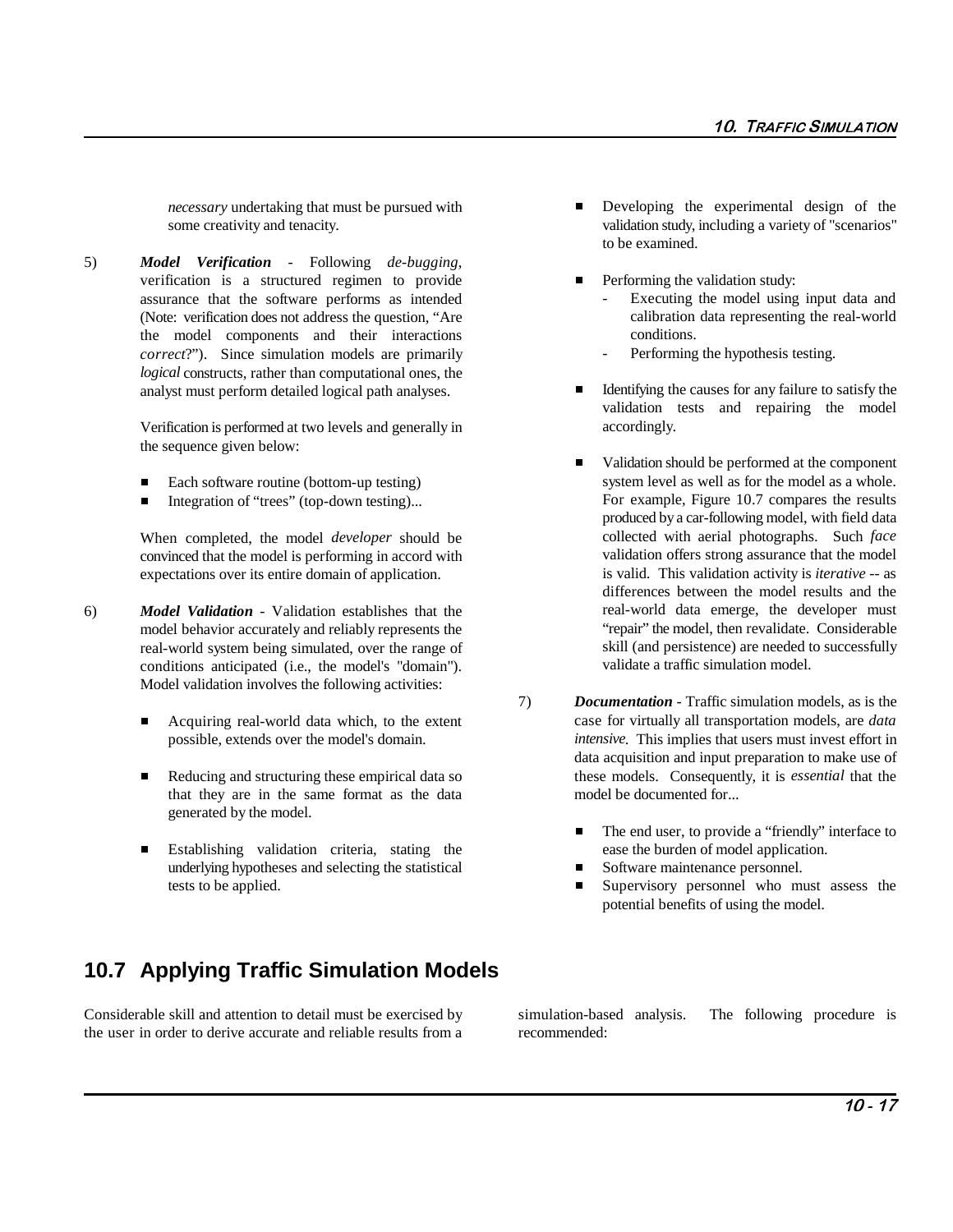

**Figure 10.7 Comparison of Trajectories of Vehicles from Simulation Versus Field Data for Platoon 123.**

#### *Identify the Problem Domain*

rural roads, toll plaza.

What is the traffic environment?

- Autos, trucks, buses, LRT, HOV...
- Unsaturated, oversaturated conditions.

What is the control environment?

- Signals (fixed time, actuated, computercontrolled), signs
- Route guidance

What is the size of the network and duration of the analysis period?

#### *Define the Purpose of the Study*

What information is needed from the simulation model?

Statistical: MOE sought, level of detail.

- Pictorial: static graphics, animation.

- What information is available as input and calibration data?
- What highway facilities are involved?  $\blacksquare$  Consider expected accuracy and reliability.
	- Surface streets (grid, arterial, both), freeways, Consider available budget for data acquisition.

Are results needed on a *relative* or *absolute* basis?

What other functions and tools are involved?

- Capacity analysis
- Design
- Demand modeling
- Signal optimization

Is the application real-time or off-line?

#### *Investigate Candidate Traffic Simulation Models*

Identify strengths and limitations of each.

- Underlying assumptions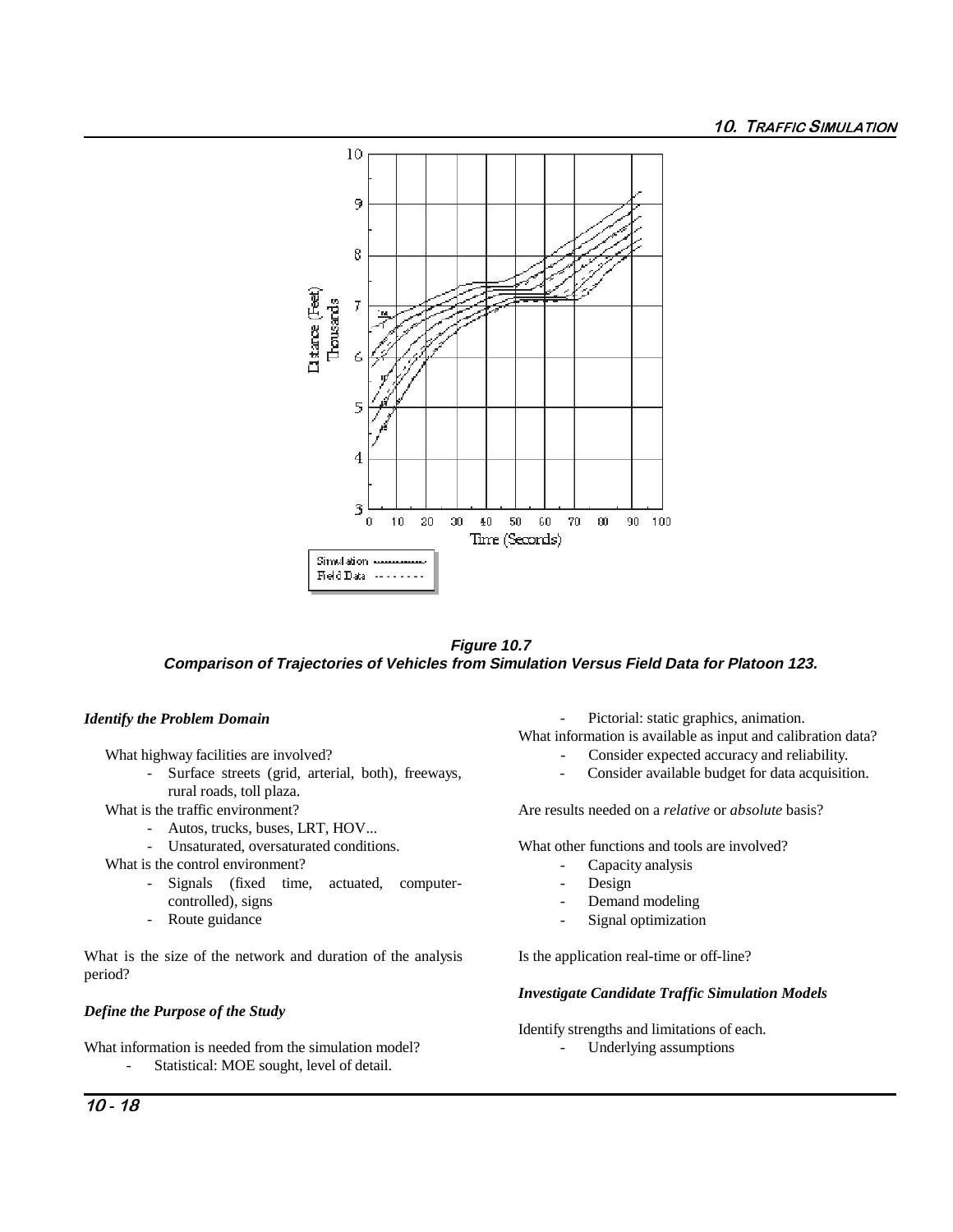- 
- 
- Availability, reliability, timeliness of software Transit schedules support **contains a container and a container of the container of the contact of the contact of the contact of the contact of the contact of the contact of the contact of the contact of the contact of the contact of the co**

Estimate extent and cost of data collection for calibration and Confirm the accuracy of these data through field observation. input preparation.

Determine whether model features match problem needs. required.

Determine compatibility with other tools/procedures needed for the analysis. The analysis extended the analysis. The analysis of the select representative locations to acquire these field

#### *Assess the Need to Use a Traffic Simulation Model*

Is traffic simulation necessary to perform the analysis of the flow speeds; acceptable gaps for permitted left-turns, problem? etc.

- 
- simulation? infeasible or limited by cost considerations.
- Can the data needed by traffic simulation be acquired?

necessary? operations and other features that are site-specific. These data

- 
- 

If it is determined that traffic simulation is needed/advisable, analyst to quantify these data with field observations to the extent continue. practicable rather than to accept these default values.

#### **Select Traffic Simulation Model Model Execution**

Determine which model satisfies problem needs to the greatest extent. Consider technical, and cost, time, available skills and support, and risks factors.

#### *Data Acquisition*

Obtain reliable records of required information.

Design drawings for geometrics.

- Computing requirements Signal timing plans, actuated controller settings.
- Availability, clarity, completeness of documentation Traffic volume and patterns; traffic composition.
	-
	-

Undertake field data collection for input and for calibration, as

Assess level of skill needed to properly apply model. Identify need for accurate operational traffic data: based on model's sensitivity site-specific features; accuracy requirements.

- data.
- Collect data using video or other methods as required: saturation flow rates at intersections; free-
- Are other tools adequate but less costly?  $\qquad \qquad$  Accept model default values or other data from the Are your skills adequate to properly apply literature with great care if data collection is

#### *Model Calibration*

Is traffic simulation highly beneficial even though not Calibration is the activity of specifying data describing traffic Simulation results can confirm results obtained by may take the form of scalar elemets and of statistical other tools. distributions that are referenced by the logic of stochastic Animation displays needed as a presentation simulation models. While traffic simulation models generally medium. provide default value which represent average conditions for these calibration data elements, it is the responsibility of the

Relate relevant model attributes to problem needs. The application of a simulation model should be viewed as performing a rigorous statistical experiment. The model must first be executed to *initialize* its database so that the data properly represents the initial state of the traffic environment. This requirement can reliably be realized if the environment is initially at equilibrium.

> Thus, to perform an analysis of congested conditions, the analyst should design the experiment so that the initial state of the traffic environment is undersaturated, and then specify the changing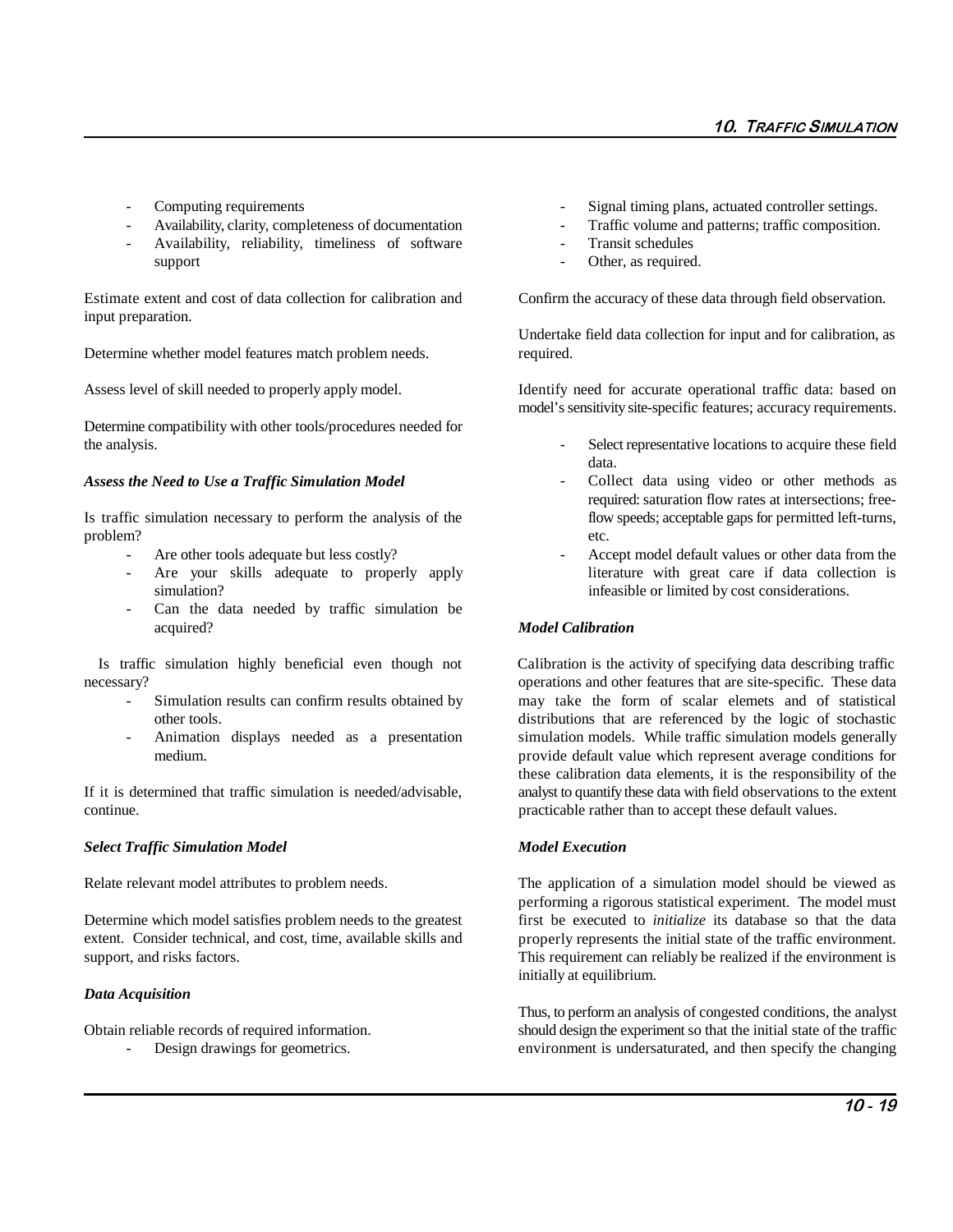conditions which, over time, censors the congested state which  $\blacksquare$  Anomolous results (e.g., the creation and growth of is of interest. Similarly, the final state of the traffic environment queues when conditions are believed to be should likewise be undersaturated, if feasible.  $\blacksquare$  undersaturated) can be examined and traced to valid,

It is also essential that the analyst properly specify the dynamic model deficiencies. (*i.e.*, changing) input conditions which describe the traffic environment. For example, if one-hour of traffic is to be simulated, the analyst should always specify the variation in demand volumes -- and in other variables -- over that hour at an appropriate level of detail rather than specifying average, constant values of volume.

Finally, if animation displays are provided by the model, this option should always be exercised, as discussed below.

#### *Interpretation of Simulation Results*

Quite possibly, this activity may be the most critical. It is the analyst who must determine whether the model results constitute a reasonable and valid representation of the traffic environment under study, and who is responsible for any inferences drawn from these results. Given the complex processes taking place in the real-world traffic environment, the analyst must be alert to the possibility that (1) the model's features may be deficient in adequately representing some important process; (2) the input data and/or calibration specified is inaccurate or inadequate; (3) the results provided are of insufficient detail to meet the project objectives; (4) the statistical analysis of the results are flawed (as discussed in the following section); or (5) the model has "bugs" or some of its algorithms are incorrect. Animation displays of extracting the sought *information* and *insights* from the mass of the traffic environment (if available) are a most powerful tool for analyzing simulation results. A *careful and thorough* review of this animation can be crucial to the analyst in identifying: Proper output analysis is one of the most important aspects of

 $\blacksquare$  Cause-and-effect relationships. Specifically the *origins* of congested conditions in the form of growing queues can be observed and related to the factors that caused it. incongested behavior; to errant input specifications; or to

If the selected traffic simulation lacks an animation feature or if questions remain after viewing the animation, then the following procedures may be applied:

- $\blacksquare$  Execute the model to replicate existing real-world conditions and compare its results with observed behavior. This "face validation", which is recommended regardless of the model selected, can identify model or implementation deficiencies.
- $\blacksquare$  Perform "sensitivity" tests on the study network by varying key variables and observing model responses in a carefully designed succession of model executions.
- $\blacksquare$  Plot these results. A review will probably uncover the perceived anomalies.

Table 10.1 lists representative data elements provided by traffic simulation models. Figure 10.8 shows typical graph displays while Figure 10.9 displays a "snapshot" of an animation screen.

Note that all the graphical displays can be accessed interactively by the user, thus affording the user an efficient means for *data* compiled by the simulation model.

any simulation study. A variety of techniques are used, particularly for stochastic model output, to arrive at inferences that are supportable by the output. A brief exposition to output analysis of simulation data is paresented next.

## **10.8 Statistical Analysis of Simulation Data**

In most efforts on simulation studies, more often than not a large a heuristic model, which is then programmed on the computer, amount of time and money is spent on model development and coding, but little on analyzing the output data. Simulation practitioners therefore have more confidence in their results than is justified. Unfortunately, many simulation studies begin with

and conclude with a single run of the program to yield *an answer*. This is a result of overlooking the fact that a simulation is a sampling experiment implemented on a computer and therefore needs appropriate statistical techniques for its design,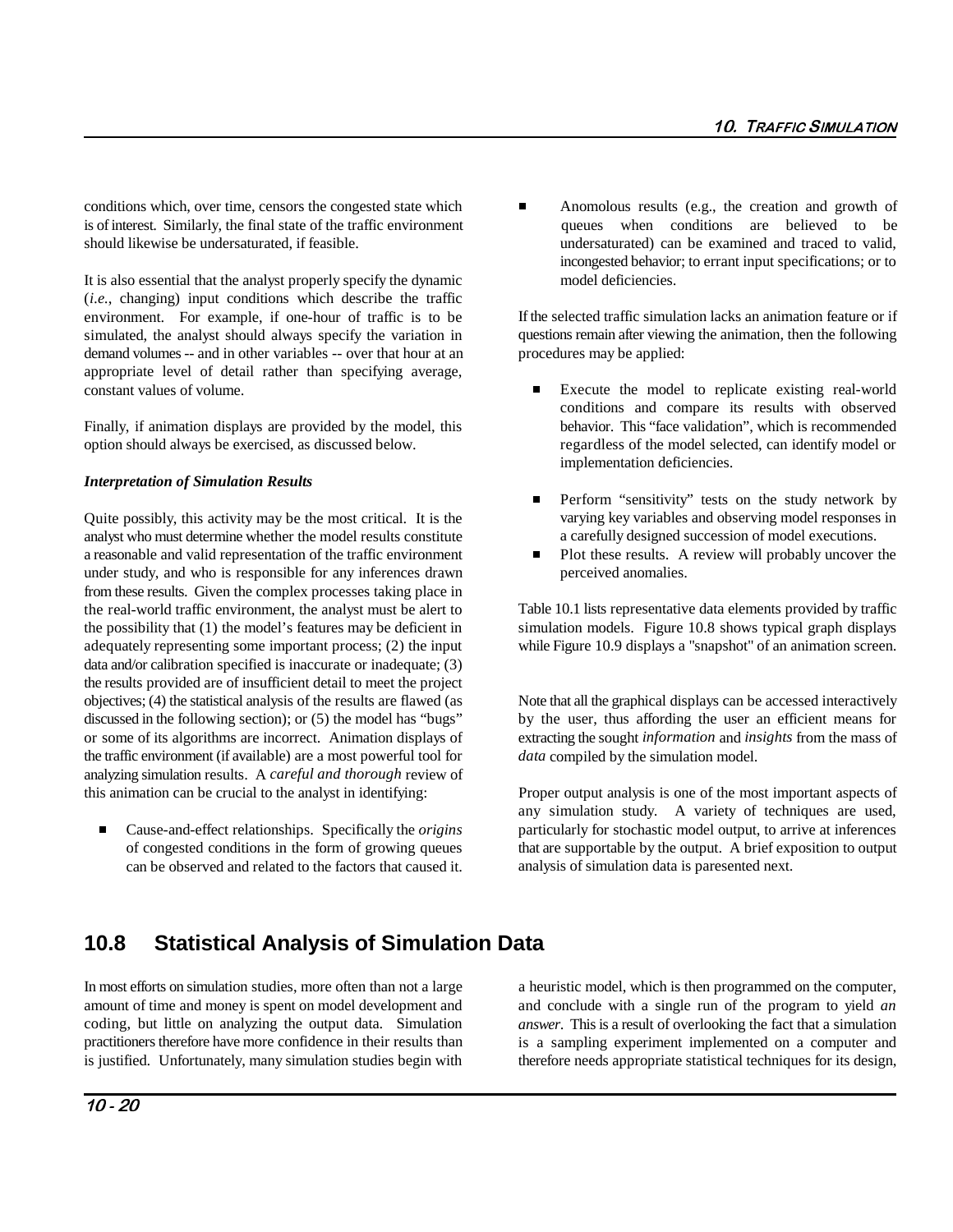



Figure 10.8 **Graphical Displays.**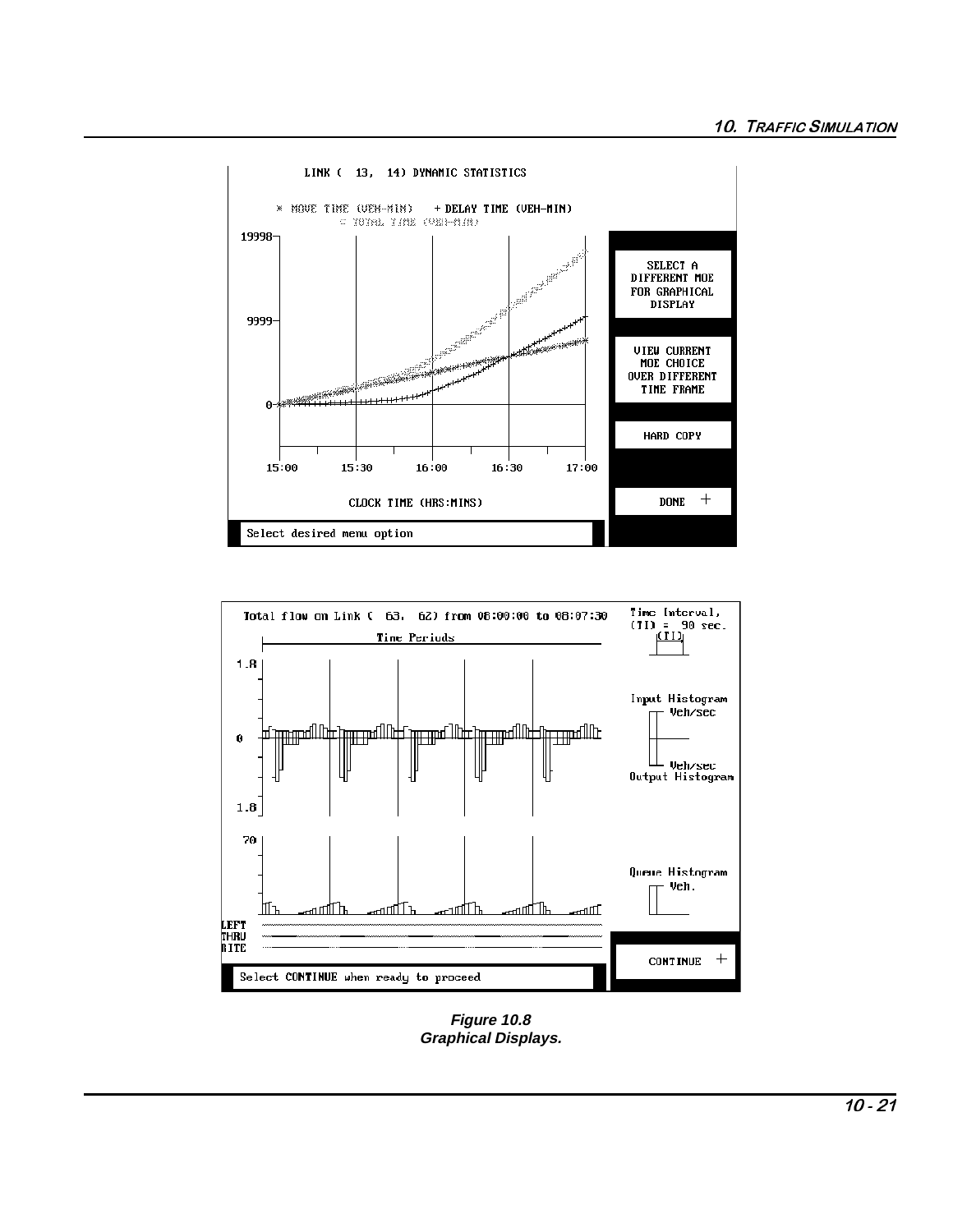

#### **Figure 10.9 Animation Snapshot.**

analysis, and implementation. Also, more often than not, output Typical goals of analyzing output data from simulation data from simulation experiments are auto correlated and experiments are to present point estimates of the measures of nonstationary. This precludes its analysis using classical effectiveness (MOE) and form confidence intervals around these statistical techniques which are based on independent and estimates for one particular system design, or to establish which identically distributed (IID) observations. simulated system is the best among different alternate